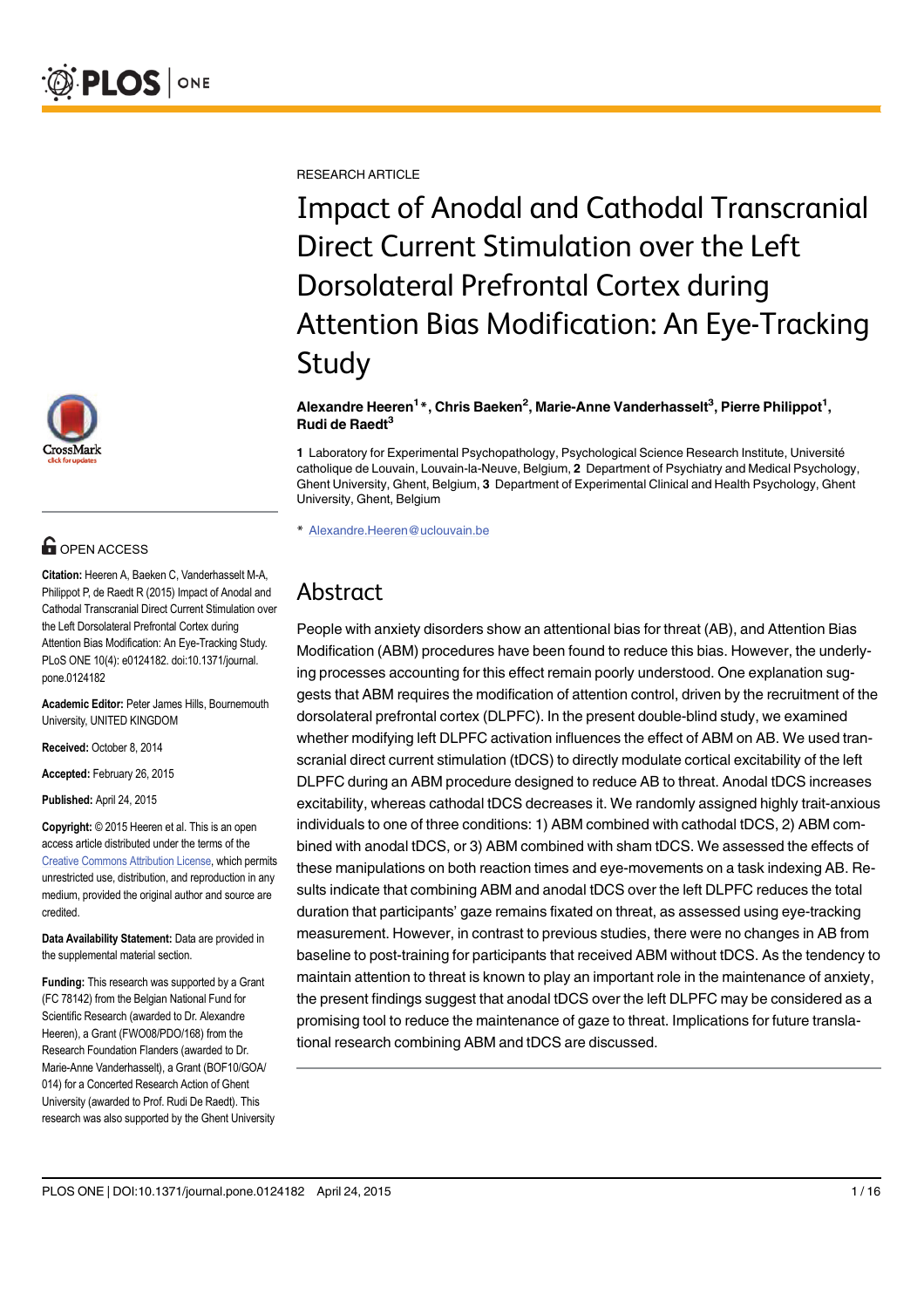

Multidisciplinary Research Partnership "The integrative neuroscience of behavioral control". The open-access publication of this paper also received the support (IS179) from the Belgian University Foundation (awarded to Dr. Alexandre Heeren). These funders have no role in study design, data collection and analysis, decision to publish, or preparation of the manuscript.

Competing Interests: The authors have declared that no competing interests exist.

## Introduction

Over the two last decades, evidence has accumulated that individuals who suffer from anxiety disorders, regardless of the type of anxiety, exhibit an attentional bias (AB) for threatening stimuli (for a meta-analysis, see [1]), specifically concerning impaired disengagement of attention from threat such as angry faces  $[2-4]$ . Recently, researchers have started to investigate the causal nature of these biases in the maintenance of anxiety disorders by directly manipulating AB. Using a modified version of the dot probe paradigm (see Fig 1a), it has been observed that training anxious individuals to attend to non-threat (i.e., attention bias modification; ABM) reduces AB, which, in turn, reduces anxiety [5–6]. At a fundamental level, these findings support a central tenet of several cognitive models of anxiety disorders, i.e. that information-processing biases may causally maintain the disorders [7]. However, uncertainty still abounds regarding the mechanisms that mediate this effect. Several explanations have been proposed to account for the mechanisms underlying such a plasticity of AB and, in turn, its impact on anxiety.

The most likely explanation focuses on top-down attention control (AC), which is necessary when one needs to regulate attentional allocation  $[8-10]$ . As suggested by Bishop's model [11–12], AB might result from a failure to recruit top-down AC, and this failure is associated with decreased activation of the left dorsolateral prefrontal cortex (DLPFC).

Accordingly, neuroimaging studies have demonstrated that anxious individuals exhibit a reduced activation of the left DLPFC during inhibition tasks  $[11]$ . Moreover, in line with the



Fig 1. Illustration of the attention bias modification procedure designed to reduce the attentional bias towards threat, the tDCS setup, and the change in the duration time that participants' gaze remained fixated on threat as a function of time and condition. Part a: In the original version of the dot-probe paradigm, participants viewed two stimuli (i.e., a threatening and a neutral) presented in two areas of a computer screen for approximately 500 ms. Immediately after the pictures disappeared, a probe replaced one of the stimuli. Participants responded to the probe as quickly as possible. In attention training, researchers typically modify the original task such so that the probe nearly always (i.e., 95% of the trials) replaces the neutral stimulus, thereby training subjects' attention to be redirected towards non-threat cues. To avoid the publication of images depicting individuals without their written informed consent (as outlined in the PLOS consent form), the faces shown in the illustration are not from the Karolinska Directed Emotional Faces but are 3D-computer generated faces. Part b: One electrode was positioned centered over F3 (left DLPFC) and the other was placed over the contralateral supraorbital area. In the anodal condition, the electrode positioned centered over was the anode and the other one the cathode. In contrast, the reverse allocation was used in the cathodal condition. For the sham stimulation, the electrodes were positioned similar as when administering tDCS stimulation; however, the current was ramped down after 30 seconds. In each condition, a constant current of 2 mA intensity was applied for 25 min. Part c: Mean duration time that participants' gaze remained fixated on threat at baseline and post-training. Error bars represent standard errors of the mean.  $*, p < 05$  (corrected using the Tukey procedure).

doi:10.1371/journal.pone.0124182.g001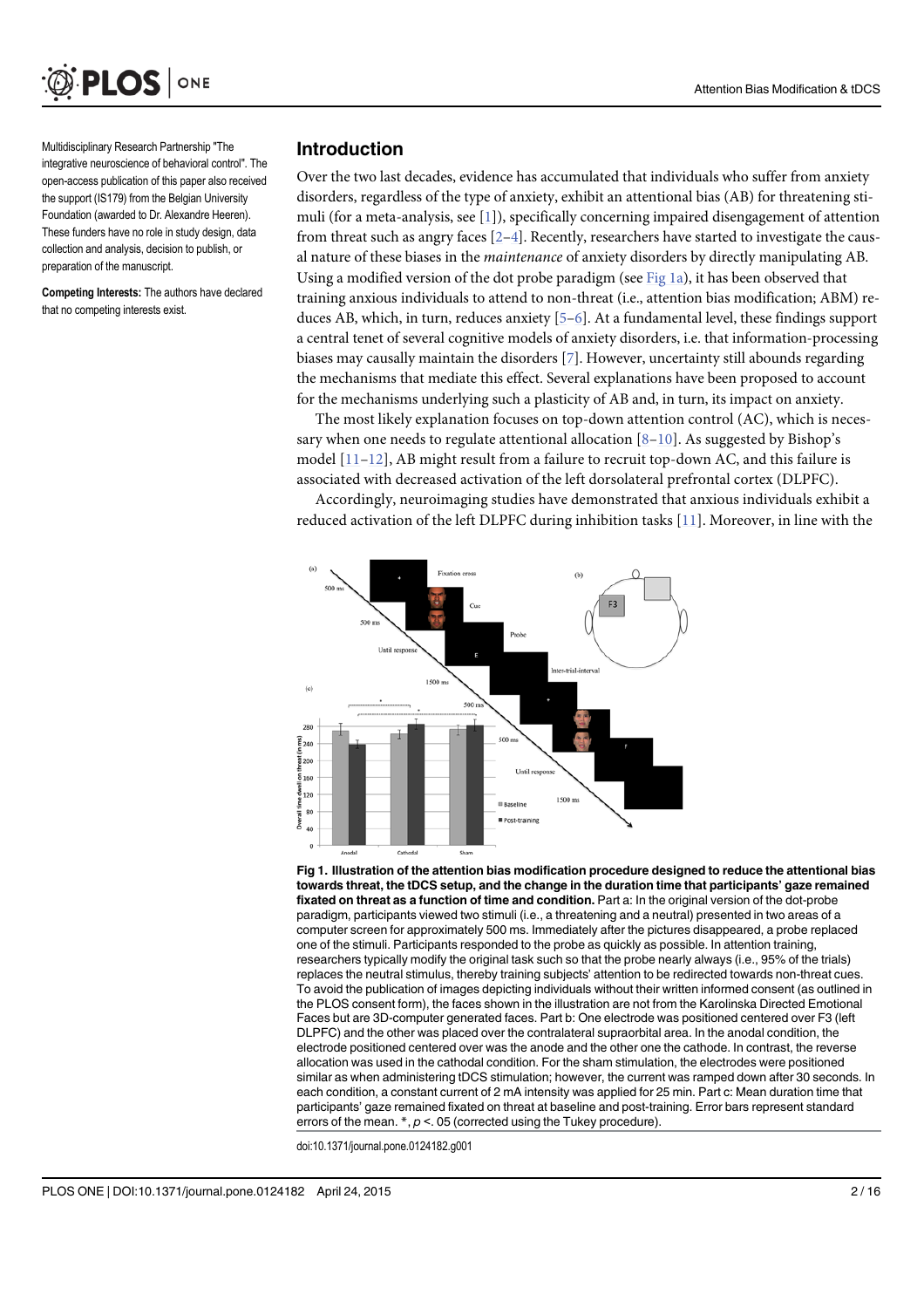hypothesis that DLPFC activation (as a proxy of AC) is involved in ABM, it has been demonstrated that inducing AB for threat is related to altered activation of the left DLPFC to emotional stimuli rather than to change in subcortical regions [13]. Notwithstanding this preliminary evidence, this causal hypothesis can only be tested by directly manipulating the recruitment of the left DLPFC during ABM procedures. Such a manipulation can be achieved by combining transcranial Direct Current Stimulation (tDCS) with ABM. tDCS consists of the application of a weak (0.5–2 mA), direct electric current through electrodes positioned over one's scalp which are able to reach the neuronal tissue and induce polarization-shifts on the resting membrane potential  $[14]$ . Anodal stimulation facilitates cortical activity, whereas cathodal tDCS has opposite effects.

Very recently, Clarke and his collaborators [15] provided the first experimental evidence that a direct increase of activity in the left DLPFC influences the effects of ABM. In this study, participants received either anodal or a sham (placebo) tDCS while completing an ABM procedure designed to induce an AB either towards or away from threat. While the participants who received sham stimulation during ABM did not show any significant change in AB from baseline to post-training, those receiving anodal tDCS evidenced a change in AB in the targeted direction (towards or away from threat). Because Clarke and colleagues intended to either increase or decrease AB, they conducted their experiment among a sample of undergraduates with mid-level trait-anxiety scores. This way, they aimed to decrease the likelihood that the participants recruited for their study already possessed a strong AB towards or away from threat. As a consequence, whereas Clarke and collaborators are the first to establish the causal influence of left DLPFC activation on AB plasticity through ABM, it is uncertain whether these results can generalize towards high-anxious individuals. This is important given that highanxious individuals are usually those targeted by ABM procedures. Therefore, clarifying the impact of the neuromodulation over the left DLPFC during ABM in a sample of highly traitanxious individuals is the critical next step in the translation of neuroimaging (correlational) research on ABM [13] to neuromodulatory (causal) interventions that aim to improve the effects of ABM procedures [15].

Additionally, Clarke and colleagues only examined the combination of ABM and anodal tDCS. These data provide indications that the activation of the left DLPFC is indeed a facilitator of AB plasticty through ABM procedures, but it does not mean that this region is necessarily causally implied in ABM. Further evidence regarding the underlying function of the DLPFC during ABM can only be achieved by downregulating the activity of the left DLPFC during ABM. In other words, individuals receiving cathodal tDCS to downregulate the left DLPFC activity during an ABM procedure designed to reduce AB to threat should demonstrate a significantly weaker reduction in AB than those receiving sham tDCS during such a procedure.

Moreover, it has been argued that many of the usual reaction time (RT) measures of AB may not be the most optimal index of the attentional processes  $[16,17]$ . Indeed, RT measures only reveal a snapshot of attention at a single point in time [17,18], and are consequently not optimal for detecting multiple shifts of attention that typically occur within a typical 500 ms stimulus duration period [17–19]. In contrast, eye-tracking may provide a valuable complementary measure during RT tasks given that this technology provides a continuous measure of visual attention [16–19]. In addition, whereas RT measures during the dot-probe task merely provide an indication of the direction of attention, eye-tracking allows distinctions between initial orienting (reflected in saccade sequences) from subsequent dwell time (reflected in fixation duration) [17].

Hence, the aim of the present study was to examine the influence of tDCS over the left DLPFC during an ABM procedure (designed to reduce AB to threat) on AB in a selected sample of highly trait-anxious individuals with eye-tracking measurements. Based on the above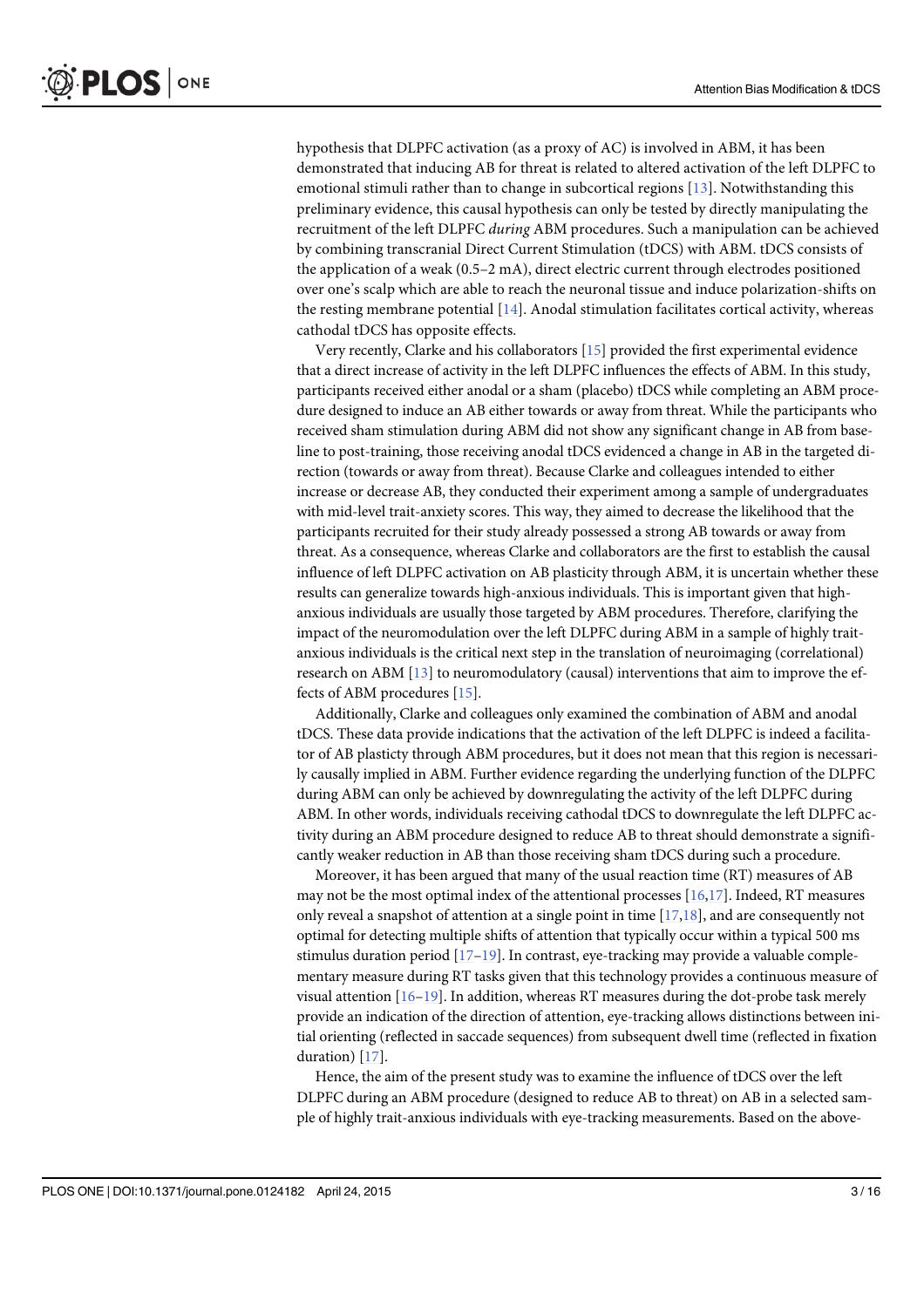mentioned AB studies  $[11-13,15]$  as well as on prior tDCS studies looking at top-down AC processes (for a meta-analysis, see  $[20]$ ), we decided to modulate the left DLPFC. Participants were randomly assigned to one of three conditions tDCS condition during an ABM procedure designed to reduce AB to threat: 1) cathodal tDCS, 2) anodal tDCS, or 3) sham tDCS. As the main outcome of the present study was AB, we assessed the effects of these conditions on both RT and EMs indices during a dot-probe task, administered before and after the ABM procedure. We hypothesized that if a change in AB through an ABM procedure designed to reduce AB is facilitated by an increased activity within the left DLPFC, then those participants who receive anodal tDCS during such ABM procedure should demonstrate stronger reduction in both RT and EMs indices of AB. On the other hand, if ABM requires left DLPFC activation, then participants who receive cathodal tDCS during the ABM procedure should demonstrate a significant weaker reduction in AB as compared to the participants receiving sham tDCS during the ABM procedure. Regarding EMs indices, given that this study is the first to examine the impact of ABM on EMs, several hypotheses can be formulated. Because several prior eye-tracking studies reported that high-anxious individuals exhibit a facilitated gaze orientation towards threat [21,22], one possibility is that change in AB would be mainly reflected through modification of this biased gaze orienting towards threat. Alternatively, since several authors have suggested that poorer AC (as a proxy of DLPFC deactivation) may modulate the maintenance of attention to threat  $[8-10,23]$  and that ABM might be effective by reducing this exacerbated maintenance to threat  $[2,4]$ , anodal tDCS during the ABM procedure may thus reduce the duration of the participants 'gaze fixation on threat.

## Method

## Ethics Statement

Participants were provided with full details regarding the aims of the study and the procedure. All participants gave their written informed consent. The CONSORT checklist is available as supporting information (S1 Checklist). The study was approved by the Ethical Committee of the University Hospital of Ghent University (UZGent), and carried out according to the 1964 Declaration of Helsinki.

## **Participants**

We recruited 56 right-handed Caucasian female students with elevated trait-anxiety scores, with a mean age of 19.91 ( $SD = 1.79$ ,  $Min = 18$ ,  $Max = 25$ ). Participants were drawn from a pool of 438 female undergraduates at Ghent University based on their score ( $M = 37.53$ ,  $SD = 9.33$ ,  $Min = 20$ ,  $Max = 73$ ) on the trait-version of the State and Trait Anxiety Inventory (STAI;  $[24]$ ). As depicted in Fig 2, among the 438 participants, the 30% of the sample (n = 131) with the more elevated scores on the trait version of the STAI ( $M = 57.11$ ,  $SD = 6.15$ ,  $Min = 40$ ,  $Max = 73$ ) were contacted for further screening and were invited to the UZGent hospital for testing. Additionally, the inclusion criteria were that the participants: (a) had no current/history of psychiatric disorder, using the International Neuropsychiatric Interview (M.I.N.I.; [25]), (b) no current/history of neurological problems or implanted metal objects over the head, (c) no current psychotropic medications, (d) had normal or corrected-to-normal vision, and (e) were not pregnant (at this end, all the participants were submitted to a pregnancy test at the beginning of the experiment). Of the 131 participants, one was discarded as she reported history of epileptic seizure and 60 accepted our invitation to volunteer for participation. Of these 60 participants, four canceled their testing appointments. The remaining 56 participants were included in the study (trait version of the STAI:  $M = 47.54$ ,  $SD = 9.11$ ,  $Min = 40$ ,  $Max = 73$ ). Their characteristics are listed in Table 1. Because, in this experiment, we extended the study of Clarke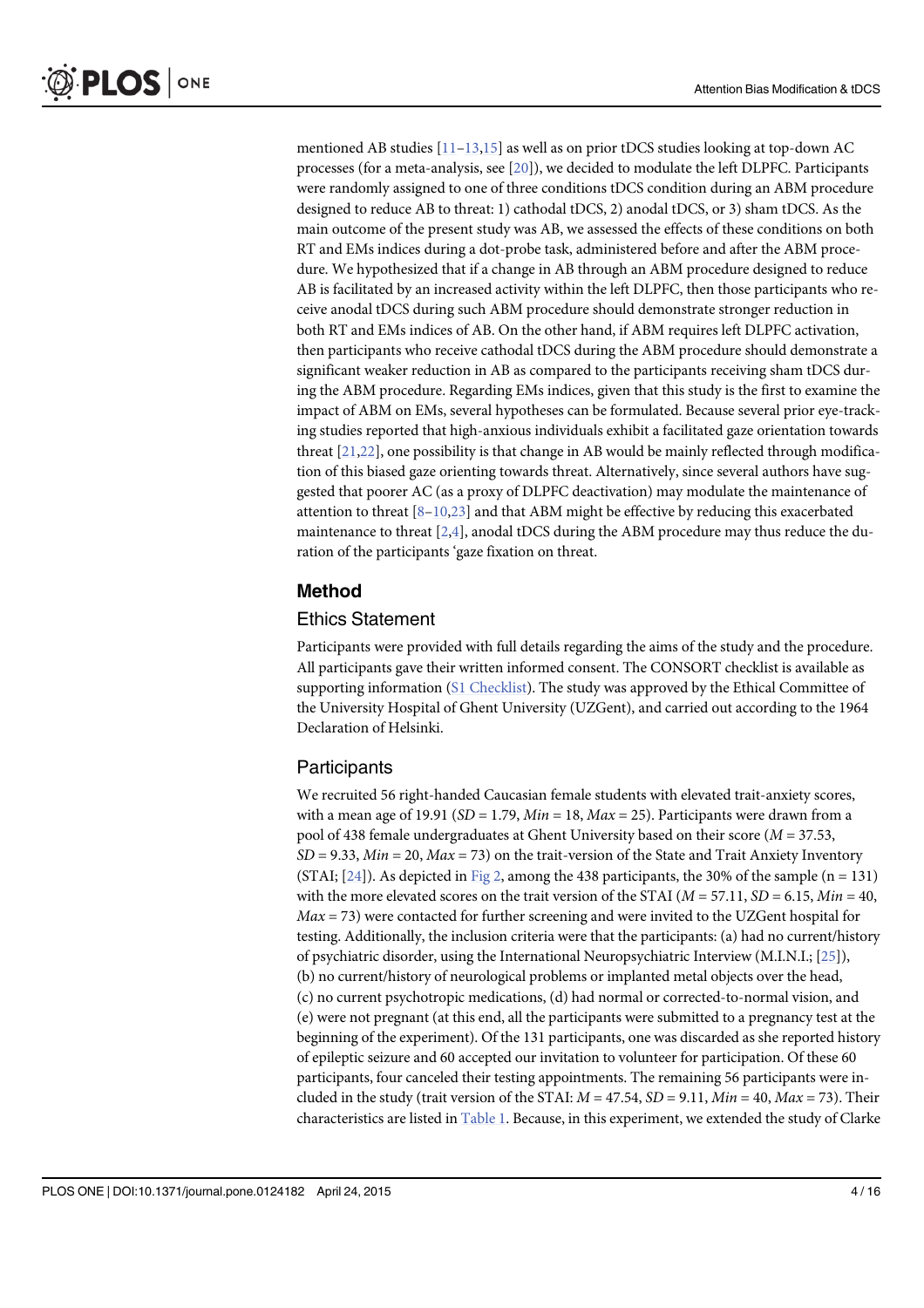

Fig 2. Flowchart depicting passage of participants through the study. ABM is for Attention Bias Modification; tDCS is for transcranial Direct Current Stimulation.

doi:10.1371/journal.pone.0124182.g002

and his collaborators [15] to individuals with elevated trait-anxiety, trait-anxiety scores of the current study and the study of Clarke and collaborators were compared. Participants in the current study did report significantly higher trait-anxiety scores as compared to the participants in the Clarke et al.'s study  $[t = 7.05, p < 0.001, d = 1.25]$ .

#### Measures

Control measures. Complementarily to the screening measurements, validated self-completion questionnaires were used to assess depression (Beck Depression Inventory  $2<sup>nd</sup>$  Edition, Beck: BDI; Steer, & Brown, [26]) and state- and trait-anxiety (State and Trait versions of the STAI; [24]), and ruminations (Ruminative Response Scale: RRS; [27]). The BDI-II is a self-report measure of symptoms of depression. The STAI is a self-report measure of anxiety. While the STAI-Trait measures anxiety proneness, the STAI-State assesses the individual's current level of anxiety. The RRS is a measure of rumination. In the present experiment, the validated Dutch versions of these scales were used (for the BDI-II, see [28]; for the STAI, see [29], for the RRS, see [30]).

| Table 1. Participant characteristics (SD in parentheses). |  |
|-----------------------------------------------------------|--|
|-----------------------------------------------------------|--|

|                      | Anodal tDCS during ABM ( $N = 18$ ) | Cathodal tDCS during ABM ( $N = 19$ ) | Sham tDCS during ABM ( $N = 19$ ) |
|----------------------|-------------------------------------|---------------------------------------|-----------------------------------|
| Age N <sub>S</sub>   | 19.89 (1.88)                        | 20.00 (1.70)                          | 19.84 (1.89)                      |
| BDI-II <sup>NS</sup> | 7.89(6.85)                          | 9.68(8.25)                            | 6.68(5.45)                        |
| STAI-S <sup>NS</sup> | 51.94 (3.89)                        | 51.21 (2.82)                          | 51.42 (2.99)                      |
| STAI-T <sup>NS</sup> | 47.79 (9.05)                        | 47.47 (8.99)                          | 47.37 (9.77)                      |
| RRS NS               | 22.56 (8.88)                        | 22.83 (7.15)                          | 23.53 (5.23)                      |

ABM is for Attention Bias Modification; tDCS is for transcranial direct current stimulation; BDI-II is for the Beck Depression Inventory Second Edition; STAI-S is for the State version of the State and Trait Anxiety Inventory; STAI-T is for the Trait version of the State and Trait Anxiety Inventory; RRS is for the Ruminative Response Scale; NS is for Non-significant.

doi:10.1371/journal.pone.0124182.t001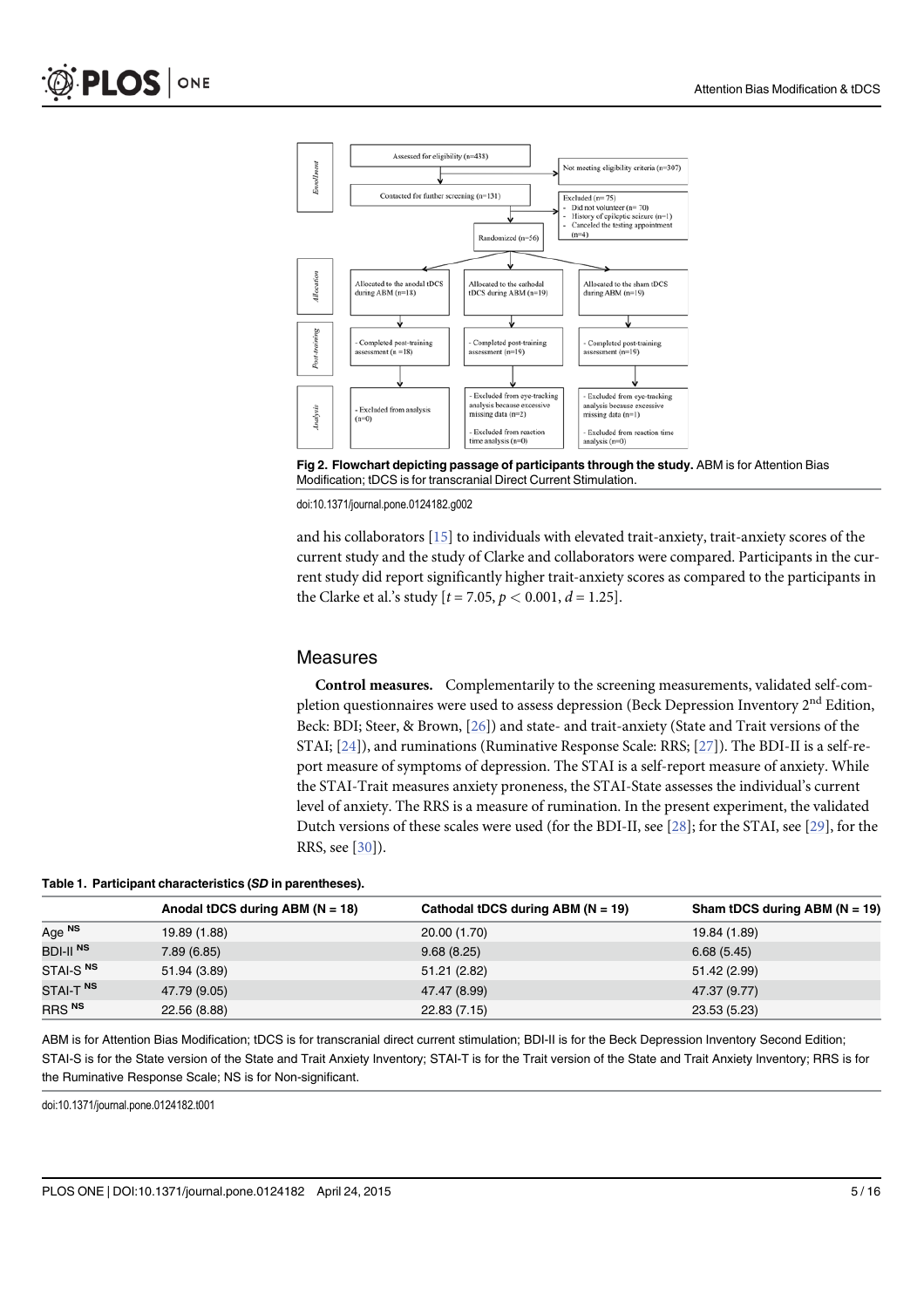RT-based measurement of AB. RT index of AB was assessed using the dot-probe task [31]. Because the standard ABM procedure relies on a modified version of the dot-probe discrimination task (see below), we used a detection version of the task to prevent potential practice effect when assessing AB throughout the experiment [32,33]. This task consisted of 96 trials delivered in one block. Each trial began with a central fixation cross that appeared on screen for 500 ms. Immediately following the disappearance of the cross, two faces of the same person, one neutral and one angry facial expressions, appeared on the screen for 500 ms. One face appeared to the left of the screen, whereas the other face appeared to the right of the screen. Immediately following their disappearance, a probe (i.e., "X") replaced one of the faces. The probe remained on the screen until the participant indicated the location (right versus left) of the probe by pressing a corresponding button. The inter-trial interval was 1500 ms. The task was programmed using E-Prime 2 Professional (Psychology Software Tools, Pittsburgh, PA, USA). Participants were asked to press one of the two response buttons as quickly and accurately as possible to classify the probe as appearing left or right. They were instructed to look at the fixation cross at the start of each trial. We used an equal number of trials in each condition as a function of emotional face location (left or right) and probe location (left or right). Stimuli consisted of 24 different face pairs (12 male, 12 female), each pair displaying neutral-angry facial expressions, randomly selected from the Radboud Faces Database [34]. Each pair appeared four times representing all combinations of the locations and probe types (96 trials = 24 faces pairs x 2 faces position x 2 probe position). The same material and task were used at baseline and post-training. Each of the 96 trials appeared in a different random order for each participant and each time of assessment (baseline and post-training). Pictures were 1024 pixels high, 680 pixels large, and were separated by 160 pixels.

Eye movement indices of AB. EMs were tracked during the dot-probe task (see above) with a 300-Hz Tobii (TX300) eye tracker (Tobii Technology AB; Falls Church, VA, USA). This system consists of 23-inch computer screen with a camera and infrared LED optics embedded beneath it to record EM based on the corneal reflection caused by the infrared light source. Prior to start the task, participants first began with a two-dimensional calibration of the eyetracking system in which participants were asked to fixate a visual marker that appeared at nine different locations on the screen in random order (in the four corners of the screen as well as midway in between these locations and the screen center). Following this, a validation cycle verified that the EM measurement was consistent and accurate to nearest 0.3 degree of visual angle. The time course of the visual inspections was measured during the whole dot-probe task, with the system recording the position of the eyes at a rate of 300 Hz with an accuracy of 0.4 degrees and a precision of 0.14 degrees of visual angle while participants binocularly viewed the stimulus presentation.

#### Experimental manipulations

tDCS over the left DLPFC. Direct electrical current was applied by a saline-soaked pair of surface sponge rubber electrodes (35 cm2) and delivered by a battery-driven stimulator (Neuroconn, Ilmenau, Germany). Given our specific interest for the left DLPFC, one electrode was positioned centered over F3 according to the 10–20 international system for electroencephalogram electrode placement and the other was placed over the contra lateral supra orbital area (see Fig 1b). This electrodes placement and method of DLPFC localization is in accordance with prior tDCS studies over the left DLPFC looking at AC processes (for a meta-analysis, see [20]). In each condition, a constant current of 2 mA intensity was applied for 25 min. In the anodal condition, the anodal electrode was positioned over the left DLPFC and the cathode was positioned over the right supra orbital area. The reverse electrode montage was used in the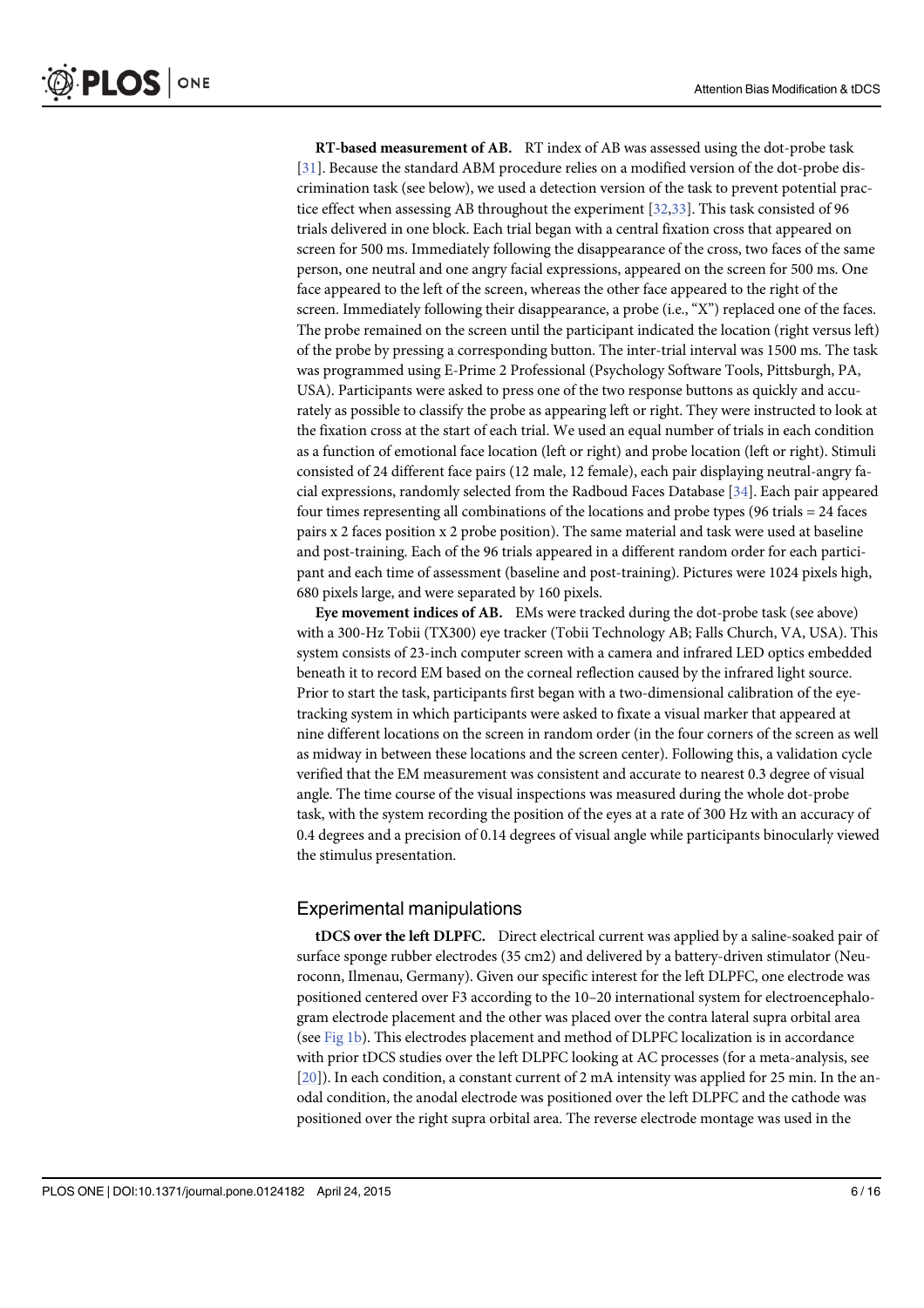cathodal condition (i.e. anodal over right supra orbital area, cathodal over left DLPFC). For sham stimulation, the electrodes were positioned similarly as when administering tDCS stimulation; however, the current was ramped down after 30 seconds. This procedure is commonly used by tDCS researchers and has been found to be an almost optimal and reliable placebo condition  $[14]$ . Because we included anodal and cathodal stimulation in the present study, the anodal electrode montage was used for a half of the participants who received sham stimulation, whereas the cathodal electrode montage was used for the other half. Condition assignment was determined using 60 five-digit codes and two letters (i.e., A and B; each referring to one of the two montages). These codes were selected among the 200 five-digit codes database for doubleblind study mode provided with the DC-stimulator (Neuroconn, Ilmenau, Germany). They were randomly ordered on a list assigning a five-digit code and a letter to each participant. Prior to each tDCS stimulation, the experimenter applied the montage associated to the letter and entered the five-digit code into the tDCS stimulator, which began the appropriate stimulation. As long as the study was running, this double-blind study mode was enabled and neither the participants nor the experimenter were aware of the stimulation condition. As a consequence, data collection was double-blind.

ABM procedure. During the neuromodulation procedure, all participants received the same ABM procedure that was designed to reduce AB to threat. The ABM procedure was based on the dot-probe paradigm modified in such a way that the probe nearly always (i.e., 95% of the trials) replaces the neutral stimulus, thereby redirecting subjects' attention to non-threat cues (see Fig 1a). The task was programmed using E-Prime 2 Professional (Psychology Software Tools, Pittsburgh, PA, USA) and ran on a Windows XP computer with a 75 Hz, 19-inch color monitor. Each trial began with a central fixation cross ("+") presented in the center of the screen for 500 ms. Immediately following termination of the fixation cue, two faces of the same person appeared on the screen, one face on the top and one on the bottom, with each pair displaying neutral-angry facial expressions. After the presentation of the faces for 500 ms, a probe appeared in the location of one of the two faces. Participants were instructed to indicate whether the probe was the letter E or F by pressing the corresponding arrow on the keyboard using their dominant hand. The probe remained on screen until a response was given. The inter-trial interval was 1500 ms. During each session, various combinations of probe type (E/F) and probe position (top/bottom) were presented twice (i.e.,  $480 = 60$  face-pairs x 2 positions x 2 cue type x 2 repetitions). The stimuli were angry and neutral faces (30 males, 30 females), based on a validation [35] of the Karolinska Directed Emotional Faces [36], which is a standardized set of emotional expressions. All faces were adjusted to the same size (326 x 329 pixels).

#### **Procedure**

Participants were randomly assigned to one of the three conditions (see above). Each participant was individually tested in a quiet room. As mentioned before, both the participants and the experimenters were blind to condition. Participants first completed questionnaires assessing their demographic characteristics and the MINI was administered by the experimenter. They completed the state and trait versions of the STAI, the BDI-II, and the RRS. Next, they were asked to complete the dot-probe task, which provided a baseline of both RT and EM indices of AB. Participants sat approximately 60 cm away from the center of the screen. Then, electrodes soaked in saline solution were placed on the participants' scalp using the electrode montage described above. After five minutes of tDCS (including, as a function of the condition, either five minute of cathodal tDCS, five minute of anodal tDCS, or 30 seconds of sham tDCS followed by 4.5 minutes without stimulation), participants started with the ABM procedure during the remaining 20 minutes of tDCS stimulation. Participants were asked to perform the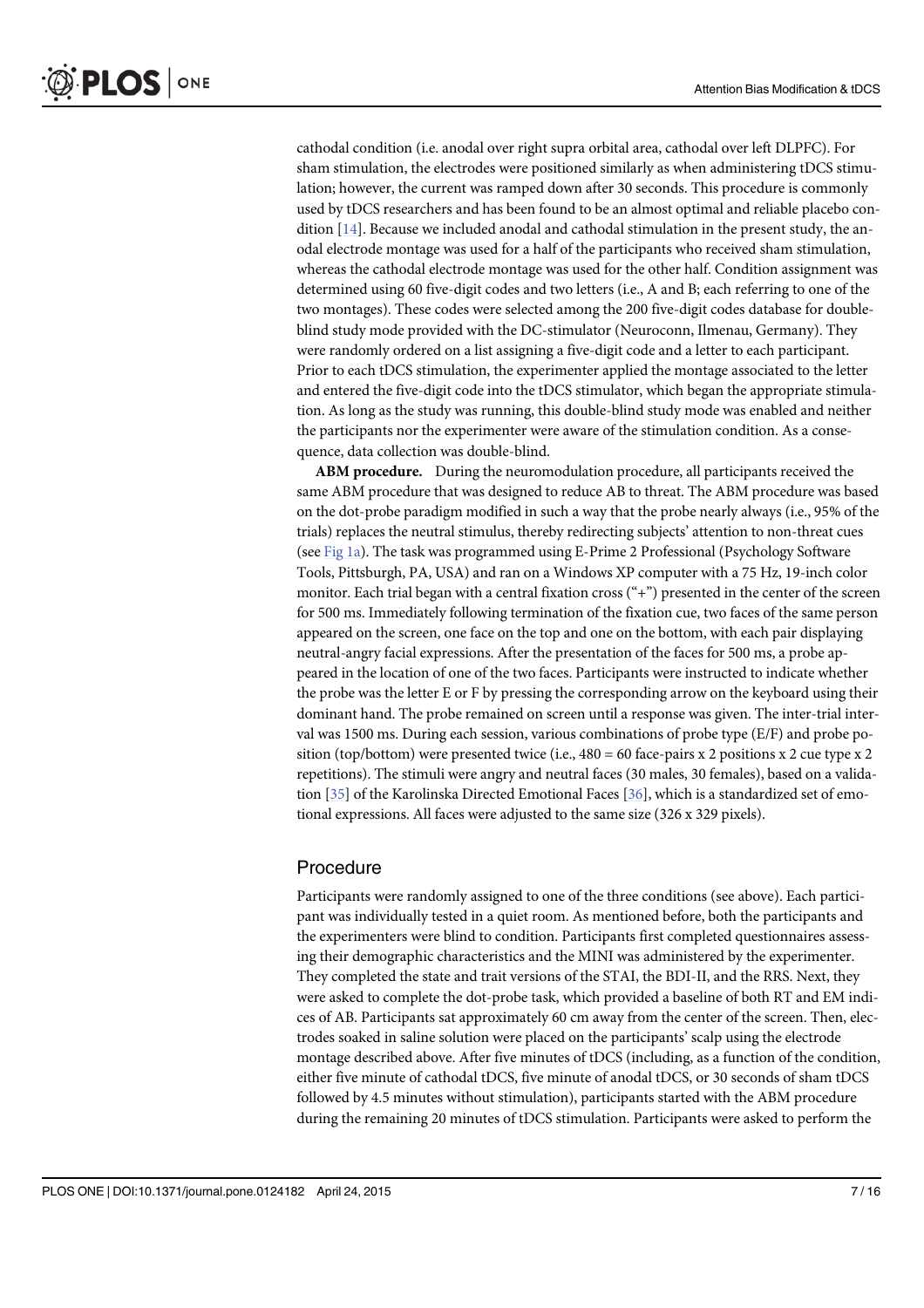task as quickly and accurately as possible. After completing the training, participants completed the second dot-probe task to examine changes in AB. Participants were fully debriefed at the end of the study. Participants received compensation (25 euros) for their participation. All the participants were tested between January 2013 and May 2013.

## Data Preparation and Analytic Plan

## Power analysis

An a priori power analysis was conducted to determine the appropriate total sample size for testing hypotheses with the primary outcome variables. Based on previous meta-analysis examining the benefits of ABM among highly trait-anxious individuals  $[6]$ , we expected a medium effect size of Cohen's  $f = .25$  [37]. Setting  $\alpha$  at .05, power (1- $\beta$ ) at .80, and expecting a correlation of  $\rho$  = .50 between repeated measurements, the power analysis (G\*Power 3.1.3; [38]) indicated that a sample size of at least 14 participants per group would yield an adequate power to detect a medium effect size.

## Data reduction

Behavioral performance. Based on previous studies in the field [32,39–42], data reduction for the RT performance of the dot-probe task was processed according to the recommendations of Ratcliff  $[43]$ : (1) trials with incorrect responses were excluded from the RT analyses (less than 0.28% of trials for the assessment at pre-training, less than 0.31% at post-training); (2) RT more than two standard deviations below or above each participant's mean for each trial type were discarded as outliers (1.30% of the remaining trials at pre-training, 1.67% of the remaining trials at post-training). At both baseline and post-training, there was no significant difference among conditions regarding the number of incorrect responses and outliers [all  $Fs < .60$  and all  $ps > .55$ ]. Then, we calculated a  $d$  (or bias) score for each participant by subtracting the mean latency when the probe appeared in the same location as the threatening face from the mean latency when the probe and threatening face appeared at different locations [39–42]. A positive bias score indicates faster detection of probes replacing threatening faces (i.e., AB for threat).

Gaze data. ClearView fixation filter software (Tobii Technology AB; Falls Church, VA, USA) was used to parse the sample stream of gaze data into movements (saccades) and durations. Two areas of interest (AOIs) were identified for each trial with each corresponding to the total area of one of the two faces that were presented as part of the dot-probe task. The direction of gaze, measured in degrees, was measured once every 3.33 ms. Following the previous studies that recorded EM during the dot-probe task [44,45], EM was classified as a fixation on either AOI if (a) participants were fixated in the central region (fixation cross) before picture onset for at least 100 ms, (b) EMs were stable within 1° visual angle for 100 ms or more on a defined AOI, (c) fixations were directed at either picture, rather than remaining at the central position during picture presentation. Fixations fulfilled these conditions on 87.88% of the 96 critical trials at baseline and 88.68% at post-training (participants did not fixate the fixation cross before picture onset for at least 100 ms on about 5% of the trials; a fixation was not made to either picture on 7% of the trials). These proportions were not different among conditions (all  $ps > 0.50$ ) and were similar to those reported in previous studies using a dot-probe task [44,45]. Using these criteria, the time to first fixation (i.e. the time it took following the onset of a face pair to first fixate on a specific AOI), the first fixation duration (i.e. the duration of the first fixation) and the overall dwell time (i.e. the total duration of time that a participant's gaze remained fixated within the boundaries of an AOI) on threat and neutral faces were derived. The time to first fixation and the duration of the first fixation gauged early or initial allocation/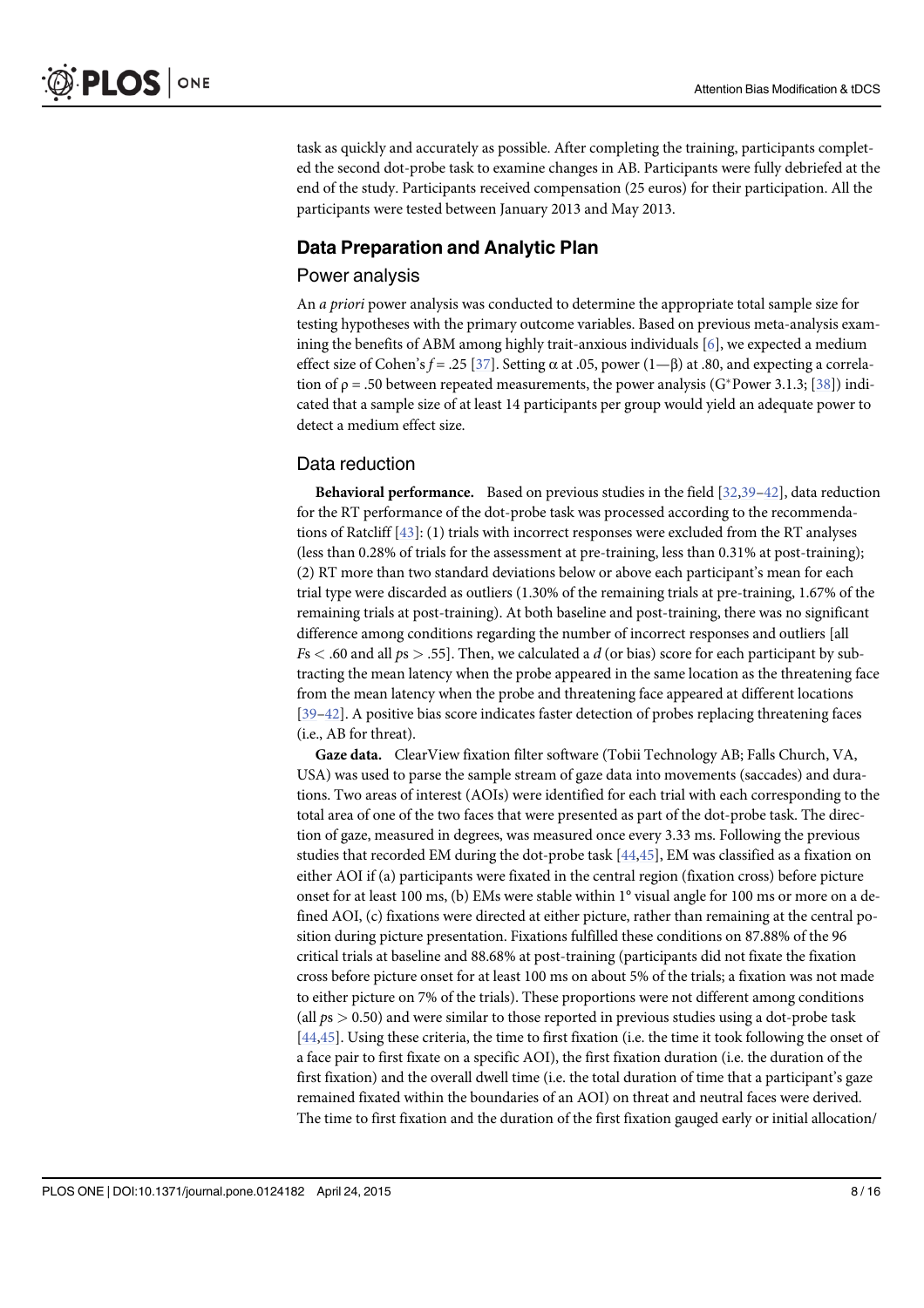orienting or attention. In contrast, the gaze duration gauged the maintenance of attention. Furthermore, we also measured « the EM direction bias score », which is calculated by measuring the number of trials in which the first EM was directed towards the angry faces divided by the total number of trials with EMs to neutral or angry faces pairs  $[46,47]$ . A bias score greater than 50% indicates a preference to look at angry rather than neutral faces, while 50% reflects no bias. The decision to use these indices was based on previous studies in the field  $[44-47]$ . As done in previous studies [44–47], participants with excessive missing data were excluded from the EM analyses to avoid potential floor effects. In the present study, data from two participants (one from the cathodal condition and one from the sham condition) were excluded because fixations on the pictures were recorded on fewer than 15% of the trials. Data from another participant who was in the cathodal condition was also excluded since the gaze of this participant only fixated the central regions of the screen before picture onset on 2% of the trials. The analyses were performed on the remaining 53 participants for the EMs data. The remaining participants had recorded pictures fixations on at least 74% of the trials.

## Data analytic plan

Statistical analyses were performed using the SPSS software package (SPSS Inc., 2009). The significance level was set at 0.05, two tailed. To examine the effects of the experimental manipulation on AB, mixed linear models were used. Behavioral measurement (i.e. d score) as well as EM indices of AB were submitted to eight separate 3 (Group: cathodal tDCS, anodal tDCS, or sham tDCS) x 2 (Time: baseline, post-training) mixed analyses of variance (ANOVAs) with repeated measurement on the last factor. To account for multiple comparisons, we used the Benjamini-Hochberg procedure [48] to hold the false discovery rate (i.e., the expected proportion of falsely rejected null hypothesis) at 5% for the eight mixed ANOVAs we performed on the behavioral and EM indices.

We followed up significant interactions with between-group effects (independent t-tests) and within-group simple effects analyses (paired t-tests). Pairwise post-hoc comparison independent t-tests were corrected using the Tukey procedure.

## **Results**

## Group Equivalence

At baseline, all groups were similar in terms of age,  $F(2, 56) = .04$ ,  $p = .96$ , BDI-II,  $F(2, 56) = .90$ ,  $p = .41$ ,  $\eta_p^2 = .03$ , STAI-trait,  $F(2, 56) = .10$ ,  $p = .98$ ,  $\eta_p^2 = .01$ , STAI-state,  $F(2, 56) = .25$ ,  $p = .78$ ,  $\eta_p^2 = .01$ , and RRS,  $F(2, 56) = .09$ ,  $p = .92$ ,  $\eta_p^2 < .01$ . Data are shown in <u>Table 1</u>.

#### Effects of the experimental manipulation on AB

**Behavioral data.** For the d score, the Group x Time interaction,  $F(2, 53) = .52$ ,  $p = .60$ ,  $η<sub>p</sub><sup>2</sup> = .02$ , was nonsignificant, as was the main effect of *Time*,  $F(1, 53) = .04$ ,  $p = .84$ ,  $η<sub>p</sub><sup>2</sup> < .01$ , and the main effect of Group,  $F(2, 53) = .83$ ,  $p = .44$ ,  $\eta_p^2 = .03$ . Even if the data depicted in Table 2 suggest a difference among conditions at baseline, it should be noted that a one-way ANOVA revealed that groups did not differ on their d score at baseline,  $F(2, 56) = 1.03$ ,  $p = .36$ ,  $\eta_{\rm p}^{\ \,2}$  = .04. Data appear in <u>Table 2</u>.

Gaze data. The ANOVA only showed a significant Group x Time interaction for the overall dwell time the gaze remained fixated on threat,  $F(2, 50) = 4.16$ ,  $p = .02$ ,  $np^2 = .14$ . Neither the main effect of *Time*,  $F(1, 50) = .01$ ,  $p = .98$ ,  $np^2 < .01$ , nor the main effect of *Group*, *F*- $(2, 50) = 1.69$ ,  $p = .20$ ,  $np^2 = .06$ , was significant. This significant interaction remains significant at level .05 (with a corrected  $p$  at .02) after applying the Benjamini-Hochberg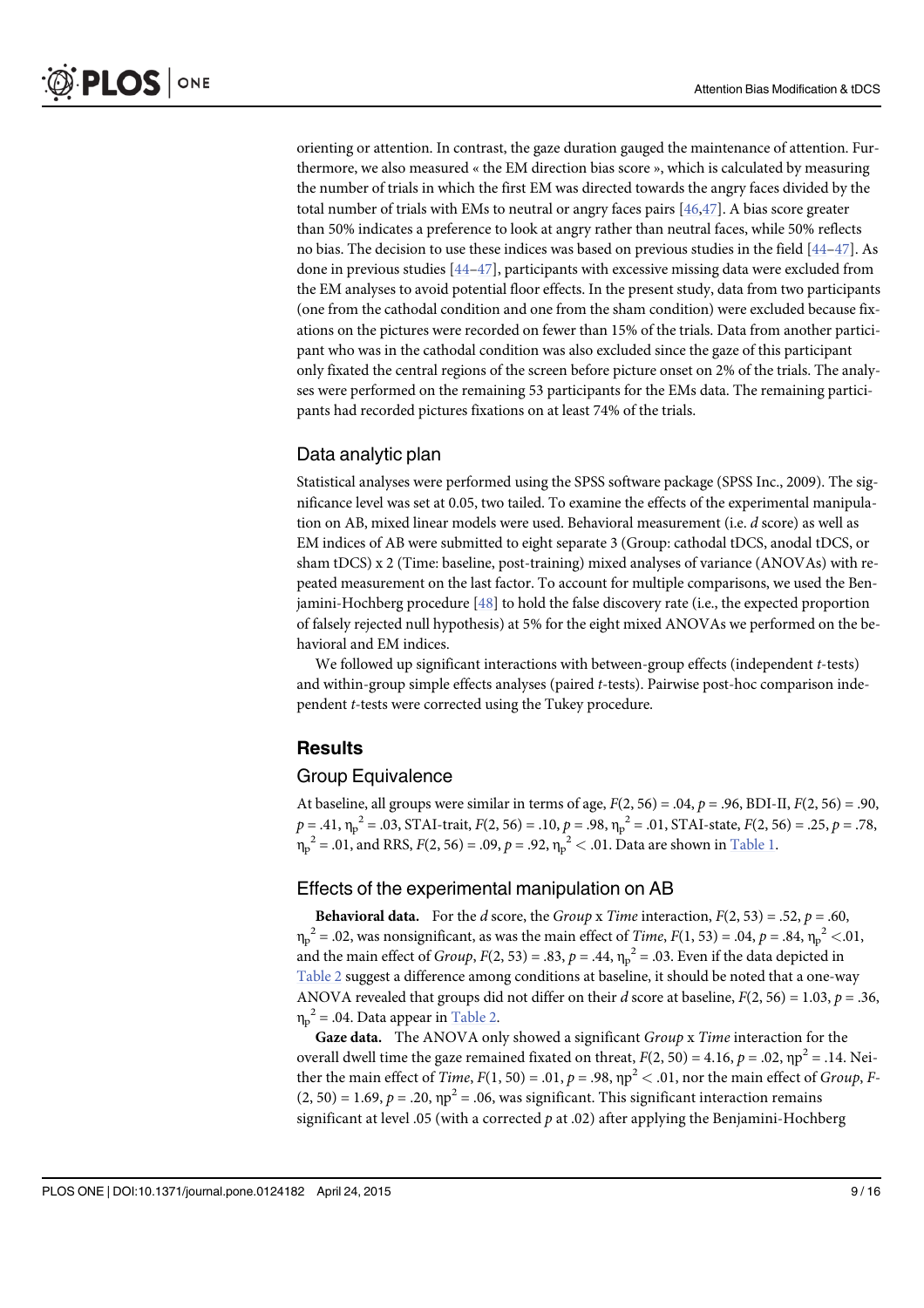|                                                 | <b>Anodal tDCSduring ABM</b> |                 | <b>Cathodal tDCSduring ABM</b> |                | <b>Sham tDCSduring ABM</b> |                |
|-------------------------------------------------|------------------------------|-----------------|--------------------------------|----------------|----------------------------|----------------|
|                                                 | <b>Baseline</b>              | Post-training   | <b>Baseline</b>                | Post-training  | <b>Baseline</b>            | Post-training  |
| d score                                         | $-439(19.49)$                | 2.35(17.91)     | 6.93(15.36)                    | 3.68(11.46)    | $-138(18.36)$              | 1.97(7.96)     |
| Time to first fixation on angry faces           | 190.60 (46.70)               | 179.06 (75.53)  | 142.94 (33.87)                 | 154.01 (43.02) | 173.45 (45.97              | 176.05 (53.18) |
| Time to first fixation on neutral faces         | 180.71 (36.10)               | 172.08 (77.04)  | 150.32 (49.99)                 | 155.57 (40.53) | 171.13 (49.65)             | 175.05 (48.01) |
| Duration of the first fixation on angry faces   | 218.79 (74.52)               | 241.26 (93.10)  | 275.39 (73.76)                 | 266.15 (79.32) | 245.16 (80.18)             | 228.04 (76.40) |
| Duration of the first fixation on neutral faces | 231.10 (67.72)               | 249.82 (95.45)  | 261.09 (85.69)                 | 267.68 (77.65) | 252.47 (64.62)             | 248.02 (81.66) |
| Overall time dwelled on angry faces             | 269.70 (73.42)               | 238.54 (44.30)* | 263.45 (35.25)                 | 286.34 (53.94) | 274.43 (50.72)             | 283.10 (61.20) |
| Overall time dwelled on neutral faces           | 257.01 (74.92)               | 262.79 (58.80)  | 257.99 (36.69)                 | 285.46 (62.01) | 287.31 (61.20)             | 292.54 (71.51) |
| EM bias score                                   | 51.20 (6.38)                 | 52.92 (6.37)    | 49.68 (3.65)                   | 49.52 (5.52)   | 49.24 (5.67)               | 52.73 (7.61)   |

Table 2. Means of Behavioral (d score) and Eye-movements Indices of Attentional Bias as a Function of Condition and Time (SD in Parentheses).

ABM is for Attention Bias Modification; tDCS is for transcranial direct current stimulation. Group difference at post-training that was significant at  $p < 05$ (adjusted using the Tukey procedure) are flagged with "\*".

doi:10.1371/journal.pone.0124182.t002

correction holding the false discovery rate (i.e., the expected proportion of falsely rejected null hypothesis) at 5% for the eight mixed ANOVAs we performed on the behavioral and EM indices. While participants did not differ at baseline,  $F(2, 51) = .10$ ,  $p = .91$ ,  $np^2 < .01$ , they exhibited a significant difference among groups at post-training,  $F(2, 51) = 4.42$ ,  $p = .02$ ,  $np^2 =$ .15. Simple effects of Time revealed that in the anodal tDCS group overall dwell time was reduced from baseline to post-training,  $t(17) = 2.32$ ,  $p = .03$ , while those in the cathodal group, t  $(16) = 1.98$ ,  $p = .07$ , or in the sham group did not,  $t(17) = 0.56$ ,  $p = .59$ . As shown in Fig 1c, corrected (using the Tukey procedure) pairwise post-hoc comparison t-tests revealed that the mean overall dwell time on threat at post-training was significantly lower for participants who were in the anodal tDCS conditions than those who were either in the cathodal ( $p = .03$ ) or sham conditions ( $p = .04$ ). There were no differences between the sham and the cathodal conditions ( $p =$ .98).

For the other EM indices, neither the Group x Time interactions, all  $Fs < 1.22$  and all  $ps > .30$ , nor the main effects of *Time*, all  $Fs < 2.80$  and all  $ps > .11$ , or *Group*, all  $Fs < 2.04$ and all  $ps > 0.11$ , were significant. Data appear in Table 2.

## **Discussion**

The main aim of the present study was to examine the influence of tDCS over the left DLPFC during an ABM procedure (designed to reduce AB to threat) on AB in a selected sample of highly trait-anxious individuals with eye-tracking measurements. We had two mains predictions. First, we hypothesized that participants receiving anodal tDCS during the ABM procedure should demonstrate stronger reduction in both RT and EMs indices of AB than those receing sham tDCS. Second, we also predicted that participants receiving cathodal tDCS during the ABM procedure should demonstrate a weaker reduction in AB as compared to those receiving sham tDCS during the ABM procedure. Consistent with our first prediction, we observed a significant decrease from baseline to post-training in the overall dwell time the gaze remained fixated on threat for participants who received the anodal tDCS during ABM. In contrast, those who were either in the cathodal or sham conditions did not show such significant differences from baseline to post-training.

As the overall dwell time on threat refers to the maintenance of gaze to threat [17,49], the current findings of decreased dwell time suggest that an increase of the activity within the left DLPFC does facilitate the malleability of this maintenance to threat. As a consequence, our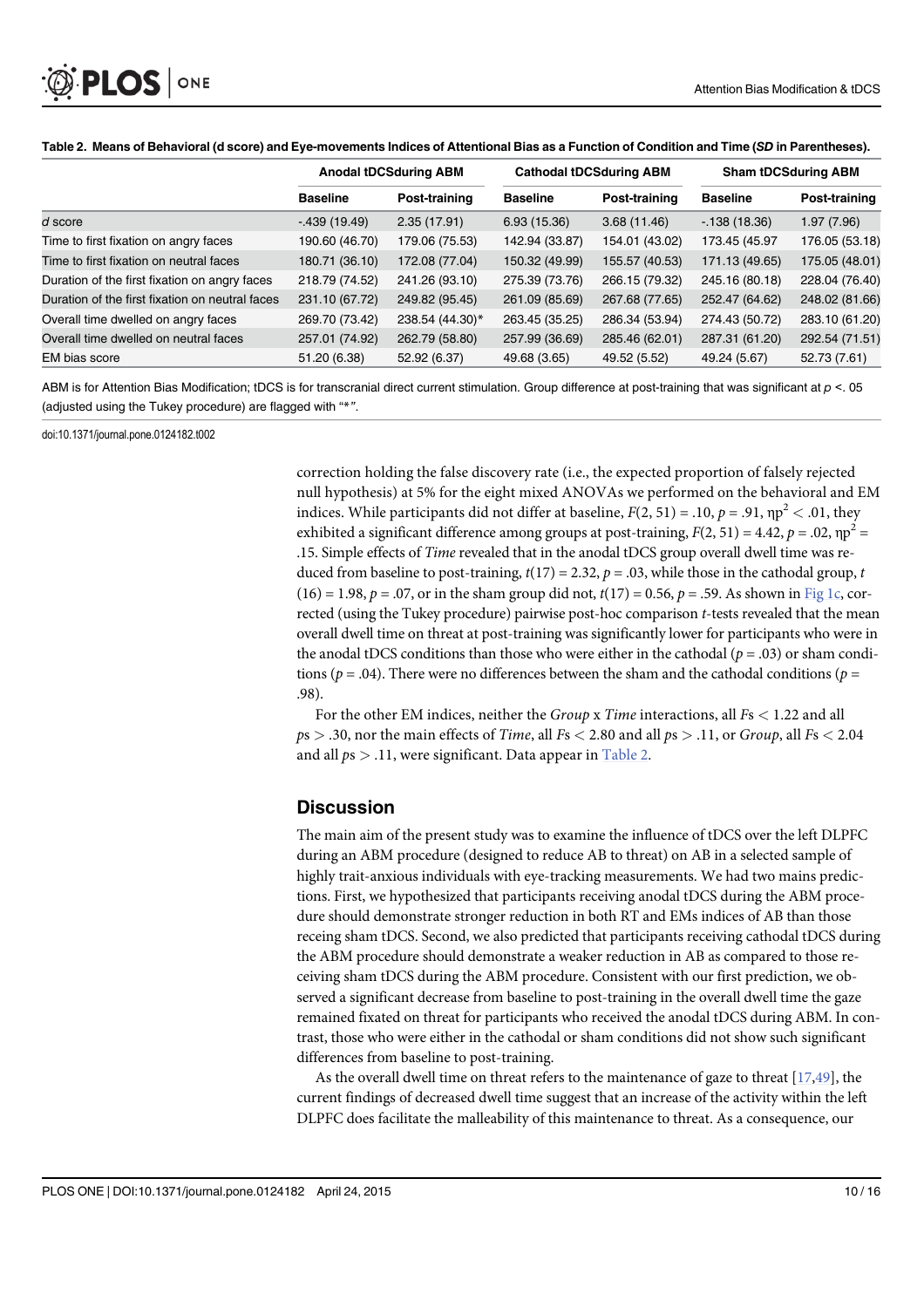results are consistent with previous accounts pointing out that the modification of AB may be facilitated by the promotion of attention control, driven by the recruitment of the dorsolateral prefrontal cortex (DLPFC)  $[8-10]$ . However, in contrast to our second prediction, individuals receiving cathodal tDCS during ABM did not demonstrate significantly less reductions in the overall dwell time on threat than those receiving sham tDCS. Conversely, given that the participants receiving only the ABM procedure (sham stimulation) did not exhibit any change from baseline to post-training, the cathodal tDCS could not undo ABM effects in the current study. As a conquence, although the current data provide indications that the activation of the left DLPFC facilitates changes in the maintance of gaze to threat, we were not able to establish whether the activation of this region is compulsory involved in the ABM procedure. This way, the present findings are in line with previous data suggesting that the DLPFC activation may modulate the difficulty to disengage attention from threat among high-anxious individuals. For instance, highly trait-anxious individuals reporting poor AC (as a proxy of the reduced DLPFC activity) exhibit more delayed disengagement from threat  $[23]$ . Consistently, at the neural level, cortical structures centered around the prefrontal cortex and its functionally related structures (i.e., anterior cingulate cortex and orbitofrontal cortex) may mediate delayed disengagement from threat through individual differences in the ability to down-regulate the influence of limbic structures and maintain attention on task-relevant stimuli [12,50]. This hypothesis makes sense in the context of previous work demonstrating that the activation of the DLPFC is functionally related to a down-regulation of amygdala activity during the presentation of threatening stimuli [11]. Future studies should examine the impact of anodal tDCS over the DLPFC during fMRI to explore whether such activation is associated with modulation of the DLPFC—amygdala connectivity during the dot-probe task.

However, in contrast to Clarke and colleagues [15], participants receiving anodal tDCS during ABM did not show greater changes in RT indices of AB than those in the sham condition. Moreover, in striking contrast to our predictions, there were no differences in RT indices of AB from baseline to post-training for participants only receiving ABM (sham stimulation), which is, however, similar to the study of Clarke and colleagues [15]. Centrally, in contrast to previous studies using a similar single-session ABM design within the same population of highly traitanxious individuals [5,6,51], we were unable to find any effect of ABM on RT indices of AB. There are various potential explanations for this lack of effect.

First, our measurement tools may have failed to detect change. This could be due to the low reliability of the RT indices of the dot-probe task. Indeed, studies that have examined the reliability of the RT indices of this task consistently reported very low levels of internal consistency and test-retest reliability, with all the coefficients smaller than .38  $[52-54]$ . In this perspective, the use of a task before and after the manipulation might be problematic. Nevertheless, the impact of this weakness is limited in the present study as recent papers suggest that eye-tracking measurements are more reliable, exhibit higher temporal resolution, and are less susceptible to confounding processes than RT indices in tasks assessing AB [17]. Therefore, eye-tracking should be preferred over RTs for interpreting the data  $[16,17]$ . In the current study, reduced dwell time on threatening information was observed after anodal tDCS over the left DLPFC. This index is highly relevant in anxiety because it is related to the maintenance of gaze to threatening stimuli and to the cortico-subcortical circuitries in this psychopathology [9–12,50].

Second, it may be that the lack of RT changes result from the use of a detection version of the dot-probe task (i.e., detecting whether the X appears on left or right). Indeed, most of the previous ABM experiments used a discrimination version (i.e., discriminating between E or F). Indeed, in the detection version of the task, the participants can infer at which side of the screen the target appears by only attending one side of the screen, and thus without making attention shifts (i.e. if the probe is not in the attended location, it must by default be in the opposite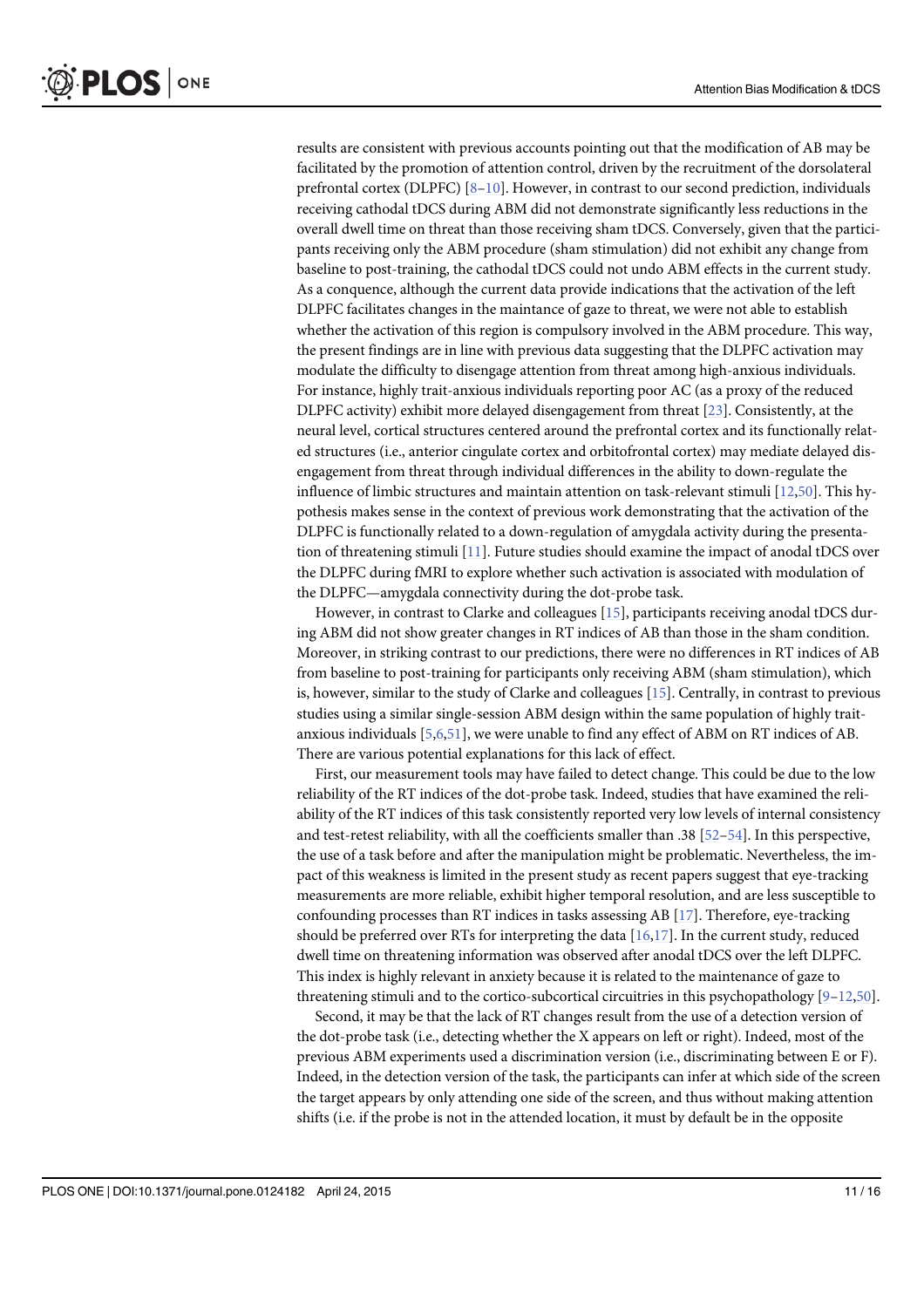position). However, given that in 87.88% of the critical trials at baseline and 88.68% at posttraining participants were fixated in the central region before picture (cue) onset and EM were directed at either picture, during picture presentation, it is unlikely that the results are biased by the this problem. Moreover, the results of a former study suggest that the detection version of the task may be superior to the discrimination version  $[55]$ . Nevertheless, future studies may benefit from using a discrimination version of the dot-probe task to ensure the generalizability of the present results.

Third, it may be that the ABM training did not work properly because the participants of the current study did not exhibit an AB at baseline. In line with this suggestion, recent studies reported that the participants who demonstrated greater AB at baseline displayed significantly larger reductions in AB at post-training [32,56]. In order to test for an AB at baseline, we computed a one-sample t-test testing whether the d score at baseline significantly differed from 0 (i.e., no AB). Results show that participants in the current study did not exhibit such an AB at baseline,  $t(55) = .91$ ,  $p > .36$ . Using the gaze data, we also computed a paired-t-tests to investigate whether gaze duration for threat significantly differ from gaze duration for neutral cues at baseline. Again, participants in the current study did not exhibit any significant difference,  $t(52) = .28$ ,  $p = .78$ . Based on previous research [41], we then reran all the analyses with AB at baseline as a continuous moderator factor. The results were not significantly different. However, these results relied on post-hoc analyses, thereby limiting their validity. Moreover, it should be noted that the observation of a significant change in AB in the study of Clarke and colleagues [15] among participants who were explicitly selected to not already possess an AB tends to rule out the hypothesis that the malleability of AB mandatorily requires the presence of AB at baseline.

Despite the absence of effects on RT indices on the dot-probe task, the possibility to combine tDCS and ABM should not be dismissed. Indeed, the results of the current study contribute to a growing literature suggesting that AB is malleable among anxious individuals. More centrally, at a clinical level, it suggests that the maintenance of gaze to threat, as assessed here using eyetracking device, is malleable by the combination of ABM and anodal tDCS. This finding is clinically relevant as previous works suggested that the tendency to maintain attention to threat acts as a vulnerability factor to the development and the maintenance of anxiety  $[2-4,57]$ . Further, it suggests that anodal tDCS applied over the left DLPFC may be a promising tool to reduce this maintenance of gaze to threat. As previous studies suggested that AB plays an important role in the maintenance of anxiety symptoms  $[5-7]$ , developing innovative and more reliable tools for reducing AB among anxious is particularly relevant. Future studies should thus further explore the impact of anodal tDCS per se over the left DLPFC in the maintenance of AB and, in turn, the impact of such a reduction of AB in the maintenance of anxiety symptoms.

## Limitations

The present study has limitations. First, our participants were highly trait-anxious individuals and not clinically-diagnosed with an anxiety disorder. As a consequence, the replication of the present experiment among individuals suffering from clinically diagnosed anxiety disorders constitutes the logical next step in this translational line of research. However, although it has been widely demonstrated that anxious individuals exhibit an AB for threat regardless of the type of anxiety disorders [1,58], most of the compelling evidence regarding the efficacy of ABM procedure directly derived from studies conducted among patients suffering either from social anxiety or generalized anxiety disorders [5,6,59]. As a consequence, it remains particularly difficult to ensure that the present findings can generalize beyond these two categories of anxiety disorders. Future research should thus further examine this issue.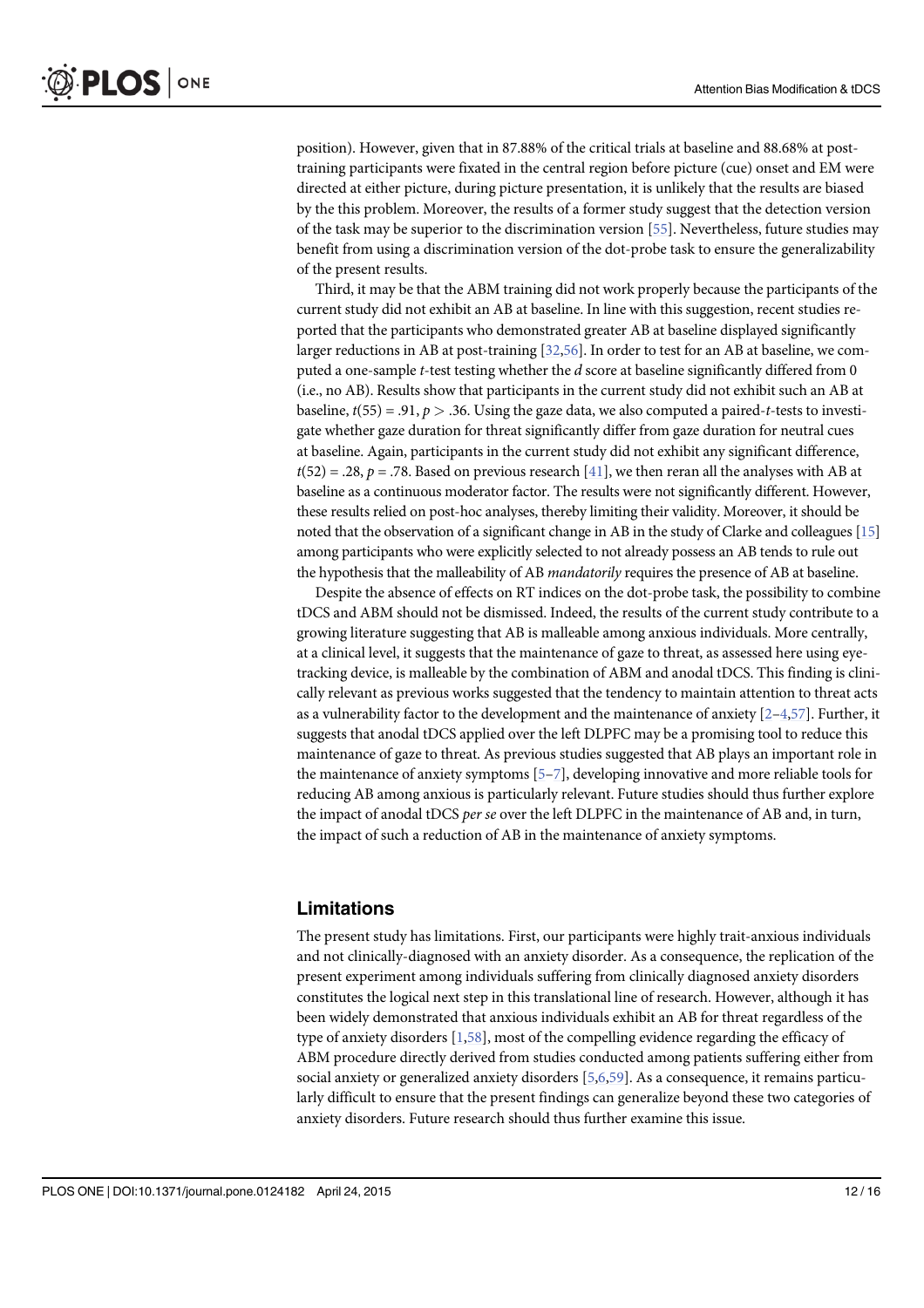Second, because we did not include a condition investigating the impact of tDCS without ABM and that participants who only received ABM (sham tDCS) did not improve, we cannot exclude that the reduction of the total duration that participants' gaze remains fixated on threat merely results from the anodal tDCS *per se* and not from the combination of tDCS and ABM. As the only previous study [15] combining tDCS and ABM did not include a condition combining tDCS and non-ABM, uncertainty still abounds. Indeed, although the findings of Clarke and colleagues [15] suggest an absence of a generic effect of tDCS because specific evidence of ABM in each direction across the different training conditions (attend threat vs. avoid threat) was found, we cannot rule out that tDCS alone might also impact on AB. As a consequence, the present results should be interpreted with caution. Future studies may benefit from designs that directly cross the presence/absence of ABM and the activation of the left DLPFC via tDCS in order to shed light on this issue.

Third, although the overall dwell time on threat can be considered as a valid measure of the maintenance of attention to threat, it cannot be considered as a solid index of attention disengagement from threat when EMs are recorded during a dot-probe task. Indeed, it has recently been argued that an accurate measure of biased attentional disengagement from threat using eye-tracking can only be correctly achieved by (1) first securing initial attention to the locus of threat stimuli prior to presenting a non-emotional neutral stimulus to a distal screen locus and (2) then assessing how the valence of the proximal information influences the shifting of eyegaze away from it  $[17,18]$ . Consequently, future studies should explore how the present findings generalize to such a paradigm able to accurately differentiate biased attentional engagement from biased attentional disengagement.

Finally, even if our electrodes placement is based on prior studies in the field [20], the position of the reference electrode (i.e. the anode in case of cathodal stimulation and the cathode in case of anodal stimulation) may influence the overall current flow pattern through the brain, and thus the position of both electrodes should be considered  $[60-62]$ . As a consequence, future studies may benefit from ensuring that the reference electrode does not target a cortical region by using extra-cephalic placement [60,63]. However, it has been shown that this wider interelectrode distance reduces the intensity of the stimulation under the anodal electrode  $[62]$ .

#### Supporting Information

[S1 Checklist.](http://www.plosone.org/article/fetchSingleRepresentation.action?uri=info:doi/10.1371/journal.pone.0124182.s001) CONSORT Checklist. (DOC)

[S1 Dataset.](http://www.plosone.org/article/fetchSingleRepresentation.action?uri=info:doi/10.1371/journal.pone.0124182.s002) Dataset. (TXT)

#### Acknowledgments

The authors are thankful to the Belgian University Foundation for its support regarding the publication of the present study.

#### Author Contributions

Conceived and designed the experiments: AH RDR. Performed the experiments: AH CB. Analyzed the data: AH. Contributed reagents/materials/analysis tools: AH RDR CB MV. Wrote the paper: AH RDR MV CB PP.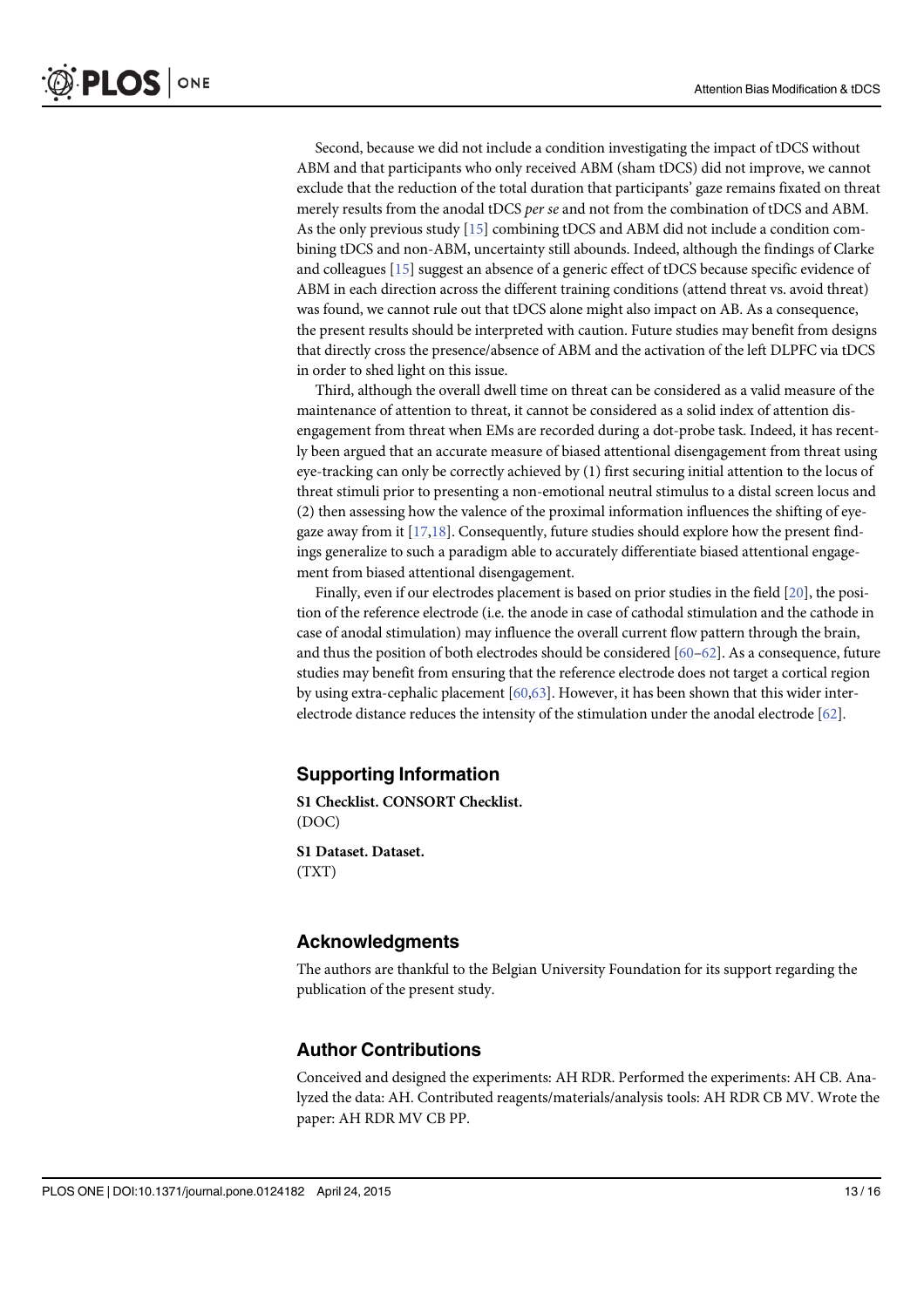#### **References**

- 1. Bar-Haim Y, Lamy D, Pergamin L, Bakermans-Kranenburg L, van IJzendoorn MH. Threat-related attentional bias in anxious and non-anxious individuals: A meta-analytic study. Psychol Bull. 2007; 133: 1–24. PMID: [17201568](http://www.ncbi.nlm.nih.gov/pubmed/17201568)
- 2. Amir N, Beard C, Taylor CT, Klumpp H, Elias J, Burns M, Chen X. Attention training in individuals with generalized social phobia: A randomized controlled trial. J Consult Clin Psych.2009; 77: 961–73.
- 3. Fox E, Russo R, Bowles R, Dutton K. Do threatening stimuli draw or hold visual attention in subclinical anxiety? J Exp Psychol Gen.2001; 130: 681–700. PMID: [11757875](http://www.ncbi.nlm.nih.gov/pubmed/11757875)
- Heeren A, Lievens L, Philippot P. How does attention training work in social phobia: Disengagement from threat or reengagement to non-threat? J Anxiety Disord. 2011; 25: 1108–15. doi: [10.1016/j.](http://dx.doi.org/10.1016/j.janxdis.2011.08.001) [janxdis.2011.08.001](http://dx.doi.org/10.1016/j.janxdis.2011.08.001) PMID: [21907539](http://www.ncbi.nlm.nih.gov/pubmed/21907539)
- 5. Mogoase C, David D, Koster EHW. Clinical efficacy of attentional bias modification procedures: An updated meta-analysis. J Clin Psychol. 2014; 12: 1133–57. doi: [10.1002/jclp.22081](http://dx.doi.org/10.1002/jclp.22081) PMID: [24652823](http://www.ncbi.nlm.nih.gov/pubmed/24652823)
- 6. Hakamata Y, Lissek S, Bar-Haim Y, Britton JC, Fox NA, Leibenluft E, et al. Attention bias modification treatment: A meta-analysis toward the establishment of novel treatment for anxiety. Biol Psychiat. 2010; 68: 982–90. doi: [10.1016/j.biopsych.2010.07.021](http://dx.doi.org/10.1016/j.biopsych.2010.07.021) PMID: [20887977](http://www.ncbi.nlm.nih.gov/pubmed/20887977)
- 7. Van Bockstaele B, Verschuere B, Tibboel H, De Houwer J, Crombez G, Koster EHW. A review of current evidence for the causal impact of attentional bias for fear and anxiety. Psychol Bull. 2014; 140: 682–721. doi: [10.1037/a0034834](http://dx.doi.org/10.1037/a0034834) PMID: [24188418](http://www.ncbi.nlm.nih.gov/pubmed/24188418)
- 8. Cisler JM & Koster EHW. Mechanisms of attentional biases towards threat in anxiety disorders: An integrative review. Clin Psychol Rev. 2010; 30: 203–16. doi: [10.1016/j.cpr.2009.11.003](http://dx.doi.org/10.1016/j.cpr.2009.11.003) PMID: [20005616](http://www.ncbi.nlm.nih.gov/pubmed/20005616)
- 9. Heeren A, De Raedt R, Koster EHW, Philippot P. The (neuro)cognitive mechanisms behind attention bias modification in anxiety: Proposals based on theoretical accounts of attentional bias. Front Human Neurosci. 2013; 7:119.
- 10. Heeren A, Mogoase C, McNally RJ, Schmitz A, Philippot P. Does attention bias modification improve attention control? A double-blind randomized experiment with individuals with social anxiety disorder. J Anxiety Disord. 2015; 29: 45–42.
- 11. Bishop SJ. Trait anxiety and impoverished prefrontal control of attention. Nature Neurosci. 2009; 12: 92–8. doi: [10.1038/nn.2242](http://dx.doi.org/10.1038/nn.2242) PMID: [19079249](http://www.ncbi.nlm.nih.gov/pubmed/19079249)
- 12. Bishop SJ, Duncan J, Brett M, Lawrence AD. Prefrontal cortical function and anxiety: Controlling attention to threat-related stimuli. Nature Neurosci. 2004; 7: 184–8. PMID: [14703573](http://www.ncbi.nlm.nih.gov/pubmed/14703573)
- 13. Browning M, Holmes EA, Murphy SE, Goodwin GM, Harmer CJ. Lateral prefrontal cortex mediates the cognitive modification of attentional bias. Biol Psychiat. 2010; 67: 919–25. doi: [10.1016/j.biopsych.](http://dx.doi.org/10.1016/j.biopsych.2009.10.031) [2009.10.031](http://dx.doi.org/10.1016/j.biopsych.2009.10.031) PMID: [20034617](http://www.ncbi.nlm.nih.gov/pubmed/20034617)
- 14. Nitsche MA, Cohen LG, Wasserman EM, Priori A, Lang N, Antal A, et al. Transcranial direct current stimulation: State of the art 2008. Brain Stimulation. 2008; 3: 206–23. doi: [10.1016/j.brs.2008.06.004](http://dx.doi.org/10.1016/j.brs.2008.06.004) PMID: [20633386](http://www.ncbi.nlm.nih.gov/pubmed/20633386)
- 15. Clarke PJF, Browning M, Hammond G, Notebaert L, MacLeod C. The causal role of the dorsolateral prefrontal cortex in the modification of attentional bias: Evidence from transcranial direct current stimulation. Biol Psychiat. 2014; 76: 946–52. doi: [10.1016/j.biopsych.2014.03.003](http://dx.doi.org/10.1016/j.biopsych.2014.03.003) PMID: [24690113](http://www.ncbi.nlm.nih.gov/pubmed/24690113)
- 16. Clarke PJF, MacLeod C, Guastella AJ. Assessing the role of spatial engagement and disengagement of attention in anxiety—linked attentional bias: A critique of current paradigms and suggestions for future research directions. Anxiety Stress Copin. 2013; 26: 1–19.
- 17. Armstrong T, Olatunji BO. Eye tracking of attention in the affective disorders: A meta-analytic review and synthesis. Clin Psychol Rev. 2012; 32: 704–23. doi: [10.1016/j.cpr.2012.09.004](http://dx.doi.org/10.1016/j.cpr.2012.09.004) PMID: [23059623](http://www.ncbi.nlm.nih.gov/pubmed/23059623)
- 18. Chen NTM, Clarke PJF, MacLeod C, Guastella AJ. Biased attentional processing of positive stimuli in social anxiety disorder: An eye movement study. Cogn Behav Ther. 2012; 41: 96–107. doi: [10.1080/](http://dx.doi.org/10.1080/16506073.2012.666562) [16506073.2012.666562](http://dx.doi.org/10.1080/16506073.2012.666562) PMID: [22489625](http://www.ncbi.nlm.nih.gov/pubmed/22489625)
- 19. Mogg K, Millar N, Bradley BP. Biases in eye movements to threatening facial expressions in generalized anxiety disorder and depressive disorder. J Abnorm Psychol. 2000; 109: 695–704. PMID: [11195993](http://www.ncbi.nlm.nih.gov/pubmed/11195993)
- 20. Brunoni AR, Vanderhasselt M-A, Working memory improvement with non-invasive brain stimulation of the dorsolateral prefrontal cortex: A systematic review and meta-analysis. Brain Cognition. 2014; 86: 1–9. doi: [10.1016/j.bandc.2014.01.008](http://dx.doi.org/10.1016/j.bandc.2014.01.008) PMID: [24514153](http://www.ncbi.nlm.nih.gov/pubmed/24514153)
- 21. Calvo MG, Avero P. Time course of attentional bias to emotional scenes in anxiety: Gaze direction and duration. Cognition Emotion. 2005; 19: 433–51. doi: [10.1080/02699930441000157](http://dx.doi.org/10.1080/02699930441000157) PMID: [22686651](http://www.ncbi.nlm.nih.gov/pubmed/22686651)
- 22. Rohner JC. The time-course of visual threat processing: High trait anxious individuals eventually avert their gaze from angry faces. Cognition Emotion. 2002; 16: 837–44.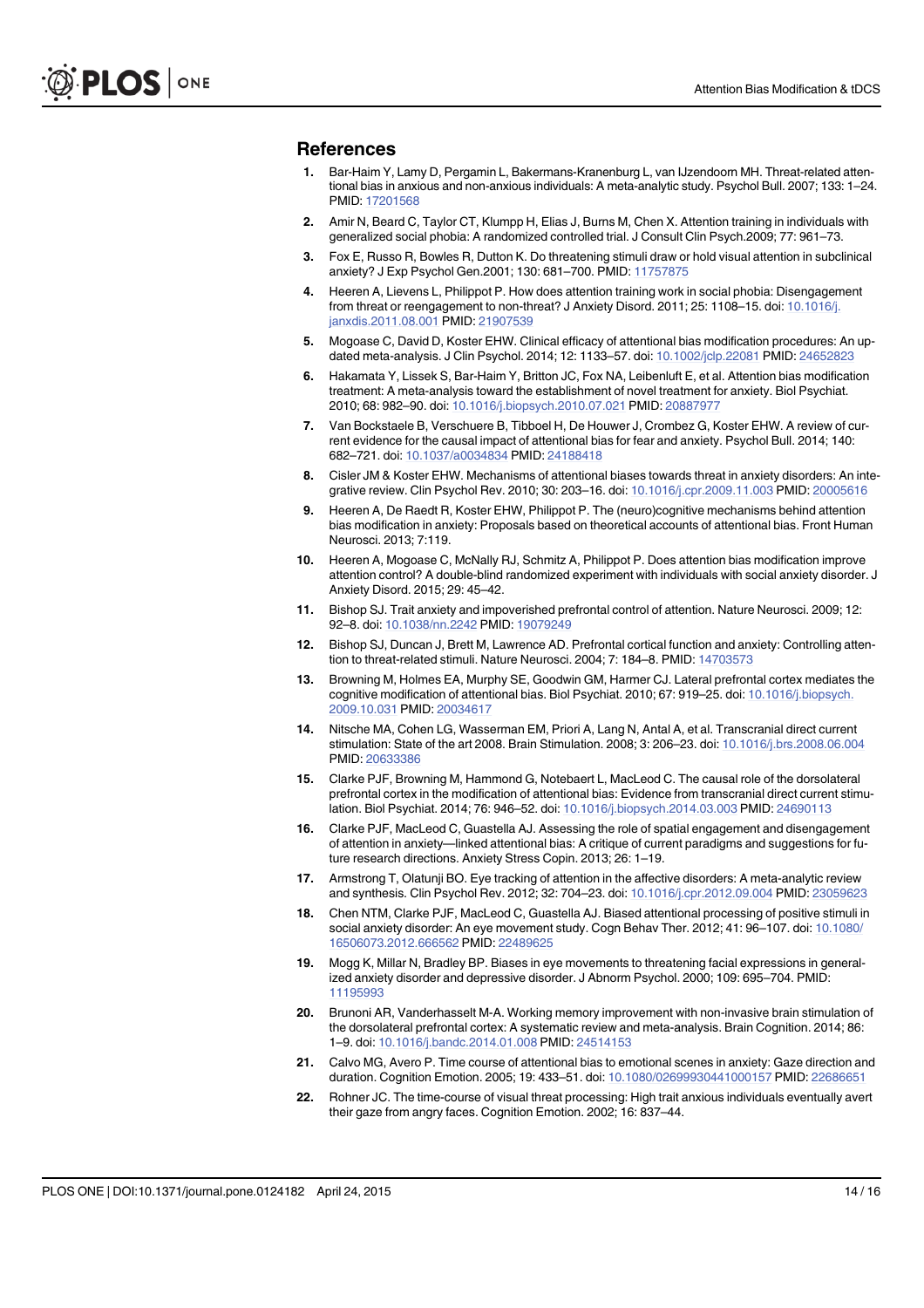- 23. Derryberry D, Reed MA. Anxiety-related attentional biases and their regulaion by attentional control. J Abnorm Psychol. 2002; 111: 225–36. PMID: [12003445](http://www.ncbi.nlm.nih.gov/pubmed/12003445)
- 24. Spielberger DC, Gorsuch RL, Lushene RL, Vagg PR, Jacobs GA. Manual for the State-Trait Anxiety Inventory. Palo Alto, CA: Consulting Psychologists Press; 1983.
- 25. Sheehan DV, Lecrubier Y, Sheehan KH, Amorim P, Janays J, Weiller E, et al. The Mini-International Neuropsychiatric Interview (M.I.N.I.): The development and validation of a structured diagnosic psychiatric interview for DSM-IV and ICD-10. J Clin Psychiat. 1998; 59: 22e33.
- 26. Beck AT, Steer RA. Beck depression inventory manual ( 2nd ed.). San Antonio, TX: Psychological Corporation; 1996.
- 27. Nolen-Hoeksema S, Wisco BE, Lyubomirsky S. Rethinking Rumination. Perspect Psychol Sci. 2008; 3: 400–24.
- 28. Van der Does AJW. Handleiding: De Nederlandse versie van de Beck Depression Inventory- 2<sup>nd</sup> Edition. [The Dutch version of the Beck Depression Inventory, 2<sup>nd</sup> Ed]. Lisse: Swets and Zeitlinger; 2002.
- 29. Van der Ploeg HM, Defares PB, Spielberger CD, Handleiding bij de Zelf-beoordelings Vragenlijst. [Manual for the Dutch adaptation of the STAI-Y]. Lisse: Swets and Zeitlinger; 1980.
- 30. Raes F, Hermans D. The revised version of the Dutch Ruminative Response Scale. Unpublished instrument; 2007.
- 31. MacLeod C, Mathews A, Tata P. Attentional bias in emotional disorders. J Abnorm Psychol. 1986; 95: 15–20. PMID: [3700842](http://www.ncbi.nlm.nih.gov/pubmed/3700842)
- 32. Heeren A, Philippot P, Koster EHW. Impact of the Temporal Stability of Preexistent Attentional Bias for Threat on its Alteration through Attention Bias Modification. J Behav Ther Exp Psy. In press
- 33. MacLeod C, Rutherford E, Campbell L, Ebsworthy G, Holker L. Selective attention and emotional vulnerability: Assessing the causal basis of their association through the experimental manipulation of attentional bias. J Abnorm Psychol. 2002; 111: 107–23. PMID: [11866165](http://www.ncbi.nlm.nih.gov/pubmed/11866165)
- 34. Langner O, Dotsch R, Bijlstra G, Wigboldus DHJ, Hawk ST, van Knippenberg A. Presentation and validation of the Radboud Faces Database. Cognition Emotion. 2010; 24: 1377–88
- 35. Goeleven E, De Raedt R, Leyman L, Verschuere B. The Karolinska Directed Emotional Faces: A validation study. Cognition Emotion. 2008; 22: 1094–118.
- 36. Lundqvist D, Flykt A, Öhman A. The Karolinska Directed Emotional Faces (KDEF). Department of Neurosciences, Karolinska Hospital, Stockholm; 1998.
- 37. Cohen J. Statistical power analysis for the behavioral sciences (2nd Ed.). Hillsdale, NJ: Erlbaum; 1988.
- 38. Faul F, Erdfelder E, Lang A, Buchner A. G\*Power 3: a flexible statistical power analysis program for the social, behavioral, and biomedical sciences. Behav Res Meth. 2007; 39: 175e191.
- 39. Van Bockstaele B, Verschuere B, Koster EHW, Tibboel H, De Houwer J, Crombez G. Effects of attention training on self-reported, implicit, physiological and behavioural measures of spider fear. J Behav Ther Exp Psy. 2011; 42: 211–8. doi: [10.1016/j.jbtep.2010.12.004](http://dx.doi.org/10.1016/j.jbtep.2010.12.004) PMID: [21315884](http://www.ncbi.nlm.nih.gov/pubmed/21315884)
- 40. Reese HE, McNally RJ, Najmi S, Amir N. Attention training for reducing spider fear in spider-fearful individuals. J Anxiety Disord. 2010; 24: 657–62. doi: [10.1016/j.janxdis.2010.04.006](http://dx.doi.org/10.1016/j.janxdis.2010.04.006) PMID: [20510577](http://www.ncbi.nlm.nih.gov/pubmed/20510577)
- 41. Maoz K, Abend R, Fox NA, Pine DS, Bar-Haim Y. Subliminal attention bias modification training in socially anxious individuals. Front Hum Neurosci. 2013; 7: 389. doi: [10.3389/fnhum.2013.00389](http://dx.doi.org/10.3389/fnhum.2013.00389) PMID: [23888138](http://www.ncbi.nlm.nih.gov/pubmed/23888138)
- 42. Heeren A, Reese HE, McNally RJ, Philippot P. Attention training toward and away from threat in social phobia: Effects on subjective, behavioral, and physiological measures of anxiety. Behav Res Ther. 2012; 50: 30–39. doi: [10.1016/j.brat.2011.10.005](http://dx.doi.org/10.1016/j.brat.2011.10.005) PMID: [22055280](http://www.ncbi.nlm.nih.gov/pubmed/22055280)
- 43. Radcliff R. Methods for dealing with reaction time outliers. Psychol Bull. 1993; 114:510–32. PMID: [8272468](http://www.ncbi.nlm.nih.gov/pubmed/8272468)
- 44. Garner M, Mogg K, Bradley BP. Orienting and maintenance of gaze to facial expression in social anxiety. J Abnorm Psychol. 2006; 115: 760–70. PMID: [17100533](http://www.ncbi.nlm.nih.gov/pubmed/17100533)
- 45. Vervoort T, Trost Z, Prhachin KM, Mueller SC. Attentional processing of other's facial display of pain: An eye-tracking study. PAIN. 2013; 154: 836-44. doi: [10.1016/j.pain.2013.02.017](http://dx.doi.org/10.1016/j.pain.2013.02.017) PMID: [23561271](http://www.ncbi.nlm.nih.gov/pubmed/23561271)
- 46. Mogg K, Bradley BP, Field M, De Houwer J. Eye movements to smoking-related pictures in smokers: Relationship between attentional biases and implicit and explicit measures of stimulus valence. Addiction. 2003; 98: 825–36. PMID: [12780371](http://www.ncbi.nlm.nih.gov/pubmed/12780371)
- 47. Schofield CA, Johnson AL, Inhoff AW, Coles EC. Social anxiety and difficulty disengaging threat: Evidence from eye-tracking. Cognition Emotion. 2012; 26: 300–11. doi: [10.1080/02699931.2011.602050](http://dx.doi.org/10.1080/02699931.2011.602050) PMID: [21970428](http://www.ncbi.nlm.nih.gov/pubmed/21970428)